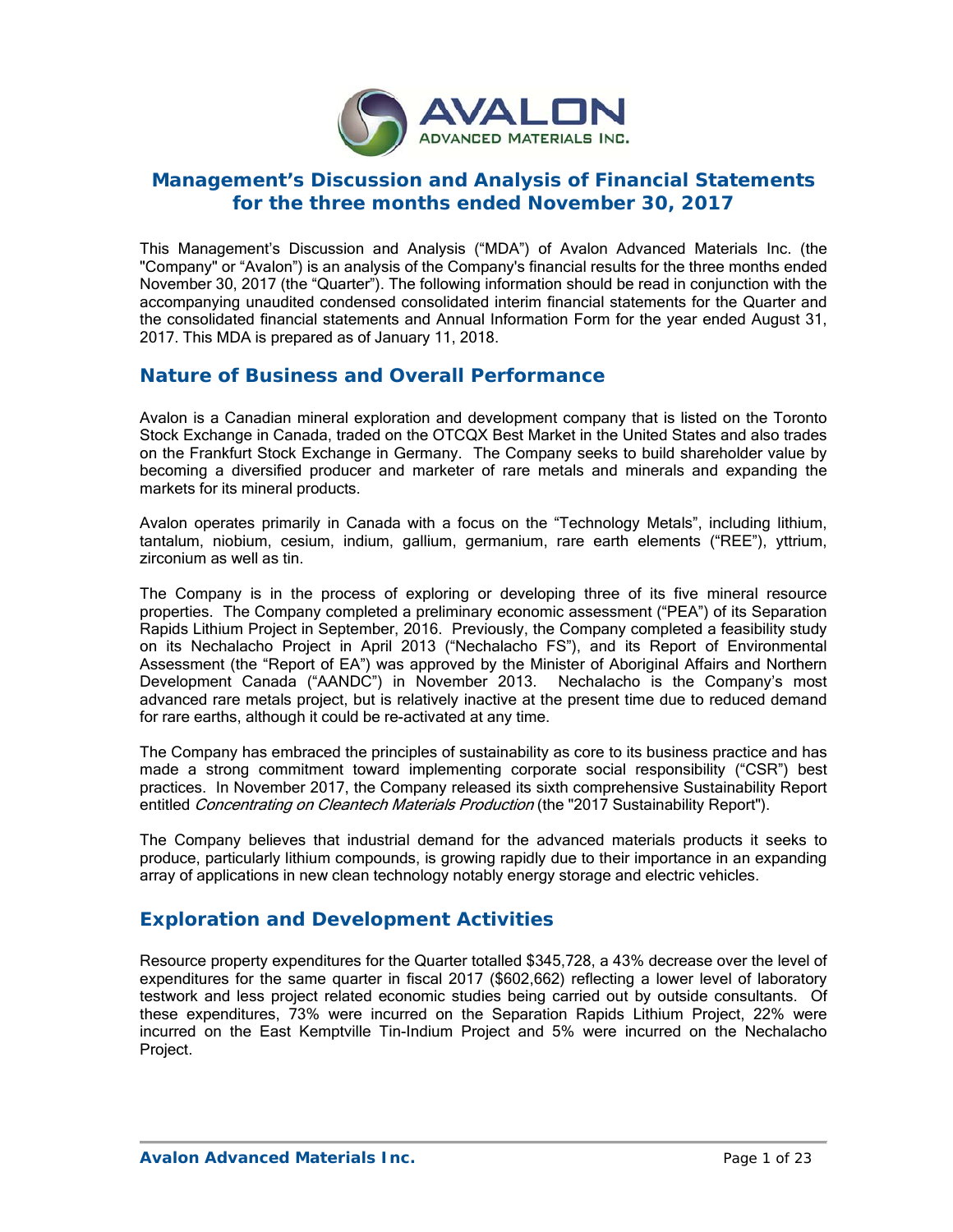### *Separation Rapids Lithium Project*

During the Quarter, the Company incurred \$251,517 (2017 - \$422,097) in expenditures on the Separation Rapids Lithium Project near Kenora, Ontario. Approximately 49% was incurred on analysis of exploration samples collected during the 2017 summer exploration program conducted on the western part of the property, geological resource modelling and preparatory work for the upcoming winter drilling program. 26% was spent on additional metallurgical laboratory test work toward optimization of both the petalite and lepidolite flotation process flowsheets, while 22% was spent on engineering, on-going environmental studies and permitting. The engineering work included generation of a basic layout for a demonstration size flotation circuit, with the balance spent on community engagement and property maintenance. Environmental work focused on baseline data collection and analysis and assessing the chemistry of water run-off and leachate from process tailings, ore and aggregate stockpiles.

The 2017 summer geological mapping program outlined six new pegmatite targets based on either lithogeochemical or biogeochemical (vegetation) sampling. The westernmost occurrence, known as the Glitter pegmatite, has never been drill-tested and yielded 1.18% Li<sub>2</sub>O over 14.8 metres in a continuous chip sample of petalite mineralization collected this summer, confirming results obtained by previous operators. The Company plans to drill test this showing in 2018.

All drill hole data has been brought into Avalon's database and recent work on the resource block model has focused on generating a detailed mineralogical model of the deposit. The new drill hole data also contributed to a better understanding of resource geometry for mine planning purposes, in particular the spatial distribution of the lepidolite rich sub-zone that comprises at least 20% of the known resource. The block model created will help guide the drill program planned for early 2018, which is designed to expand the resources both to depth and along strike. A revised mineral estimate was also generated (presented below) that was not materially different from the 2016 resource estimate based on the historical drilling data except for differentiating resources contained in the two main lithium mineralogical sub-zones.

#### Metallurgical Process Testwork

Mapping mineralogical zonation in the deposit is integral to designing an appropriate flowsheet for the planned Phase 1 production facility in order to maximize recoveries of lepidolite and petalite, which will need to be concentrated separately. Initial testwork has shown that lepidolite can be recovered as the first step in a sequential flotation process prior to flotation of petalite. Concentrates of lepidolite are attracting increasing interest as a feedstock for production of lithium carbonate due to innovative low cost process technology such as the L-Max® process of Lepidico Ltd. As reported in the Company's news release dated February 6, 2017, Avalon signed a letter of intent with Lepidico under which it is contemplated that Avalon would sell a minimum of 15,000 tonnes per annum of lepidolite concentrate produced from its Phase 1 plant to Lepidico for processing at Lepidico's planned Phase 1 commercial lithium carbonate production facility. Lepidico now contemplates building this facility in Ontario.

As disclosed in the Company's news releases dated October 26, 2017 and November 16, 2017, Avalon is proceeding with further testwork to optimize the flowsheet designed for recovery of a concentrate of lepidolite. Previous testwork has already demonstrated that a lepidolite flotation concentrate assaying  $4.5\%$  lithium oxide (Li<sub>2</sub>O) can be readily recovered from Separation Rapids ore. Additional testwork on the lepidolite flowsheet initiated in November is designed to confirm or improve upon the 90% recovery previously achieved, as well as to increase the  $Li<sub>2</sub>O$  content of the concentrate. This work will include additional work on the petalite concentrate flowsheet through further locked-cycle tests that will generate additional petalite concentrate for product marketing purposes and hydrometallurgical process optimization. The feldspar production potential from the lepidolite ore will also be examined.

The current flotation flowsheet for petalite includes a magnetic separation stage to remove ironbearing minerals which would otherwise report to the petalite concentrate. Since the main ironbearing minerals in the ore are micas that also contain significant lithium, the magnetic material is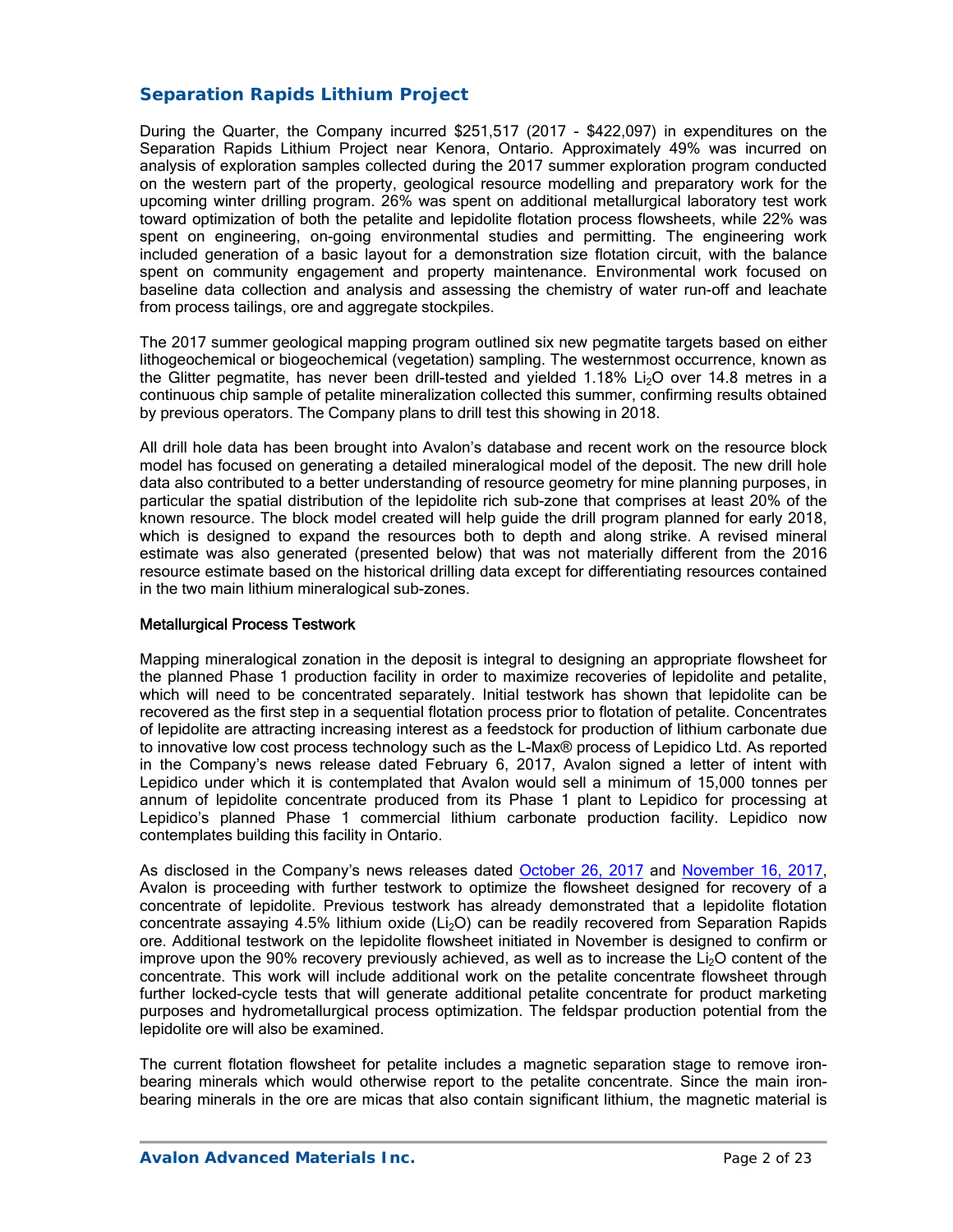effectively another lithium concentrate. Additional testwork is planned to upgrade this concentrate and create another potential economic feed for the production of lithium battery materials from the Separation Rapids resource.

In a separate flotation test program, Avalon has designed a process to produce a high grade petalite concentrate (4.5%  $Li<sub>2</sub>O$ ) with greatly reduced levels of sodium and potassium to meet a potential customer's requirements for a specialized, high purity product. Results have achieved the targeted very low levels of sodium oxide (Na<sub>2</sub>O) and potassium oxide (K<sub>2</sub>O). A 25kg sample of this material has been produced and sub-samples sent to 2 customers for evaluation. Detailed feedback is awaited. This high purity petalite concentrate will be a premium quality material for certain specialty glass applications. Approximately 600kg of petalite concentrate produced during the 2016 pilot program was recently tested by a major glass producer and passed their internal evaluation criteria. Discussions are to follow with regards to the next step to meeting this potential customer's supply requirements.

Avalon's Phase 1 plant would also include a hydrometallurgical process circuit to produce lithium hydroxide from petalite using the innovative new process flowsheet developed by the Company in 2016. The Company recently filed an application for patent protection of this new petalite hydrometallurgical process flowsheet as disclosed in the Company's news release dated November 16, 2017. Lithium hydroxide produced from the Separation Rapids petalite concentrate material was sent to the National Research Council ("NRC") where it was confirmed that it represents a suitable precursor for lithium ion battery cathode materials. NRC determined that the material compared well with another commercially available lithium battery material.

Hydrometallurgical process optimization work continued during the Quarter. The potential use of fluidized bed roasting for pre-treating the petalite has been evaluated and results suggest further evaluation is warranted but only once a bulk sample of petalite is available for processing through a pilot sized roaster. In the meantime, a test program to optimize the water leach process using a conventional roasting process has been initiated. In a new program initiated in November, Avalon engaged the services of an international specialist consultant in the field of membrane technology to conduct a series of trials in their laboratory utilizing potential membrane alternatives. The work will focus initially on simplifying the current three-stage impurity removal processes, as well as generating a more concentrated intermediate lithium sulphate stream ahead of conversion to lithium hydroxide. The introduction of specially tailored membranes into the petalite hydrometallurgical flowsheet has the potential to significantly reduce plant operating and capital costs, as well as greatly lowering energy requirements and the overall environmental footprint of the operation.

#### Mineral Resources

The Mineral Resources estimate for Separation Rapids was updated during the Quarter. The main objectives of this work were to distinguish the lepidolite rich portions of the deposit from that where lithium is hosted largely in petalite and incorporate the data from results of the 2017 drill program into an updated resource block model. Results from 74 historic diamond drill holes totalling 11,644 metres were used to create a 3-D model of the host pegmatite. The new estimate has total Measured and Indicated Resources of 8.12 million tonnes at a grade of 1.37% Li<sub>2</sub>O at a 0.6% Li<sub>2</sub>O cutoff grade. In addition, the Deposit includes an estimated Inferred Resource of 1.20 million tonnes at 1.33% Li<sub>2</sub>O. Within this total resource, the estimated resource for the lepidolite rich Measured and Indicated portion of the deposit is 1.85 million tonnes at 1.38%  $Li<sub>2</sub>O$ . This represents 23% of the total tonnage of Measured and Indicated Resources at virtually the same  $Li<sub>2</sub>O$  grade as the petalite rich portion of the deposit. Although there is no material change in the overall tonnage and grade of the updated lithium resource, the drilling enabled improved delineation of the lithium mineralogical zoning in the deposit. The estimate of the feldspar content of these resources has not changed and remains, as reported in the previous resource estimate, at 39% feldspar.

The Deposit is hosted within a large, highly-evolved "LCT" type pegmatite body of the rare petalite sub-type, similar to the "Tanco" pegmatite: a rare metals producer located 60 km to the west at Bernic Lake, Manitoba. The Separation Rapids pegmatite forms a vertically-dipping body varying in thickness up to 70 metres and is traceable for approximately 1.5 km along strike. Unlike the Tanco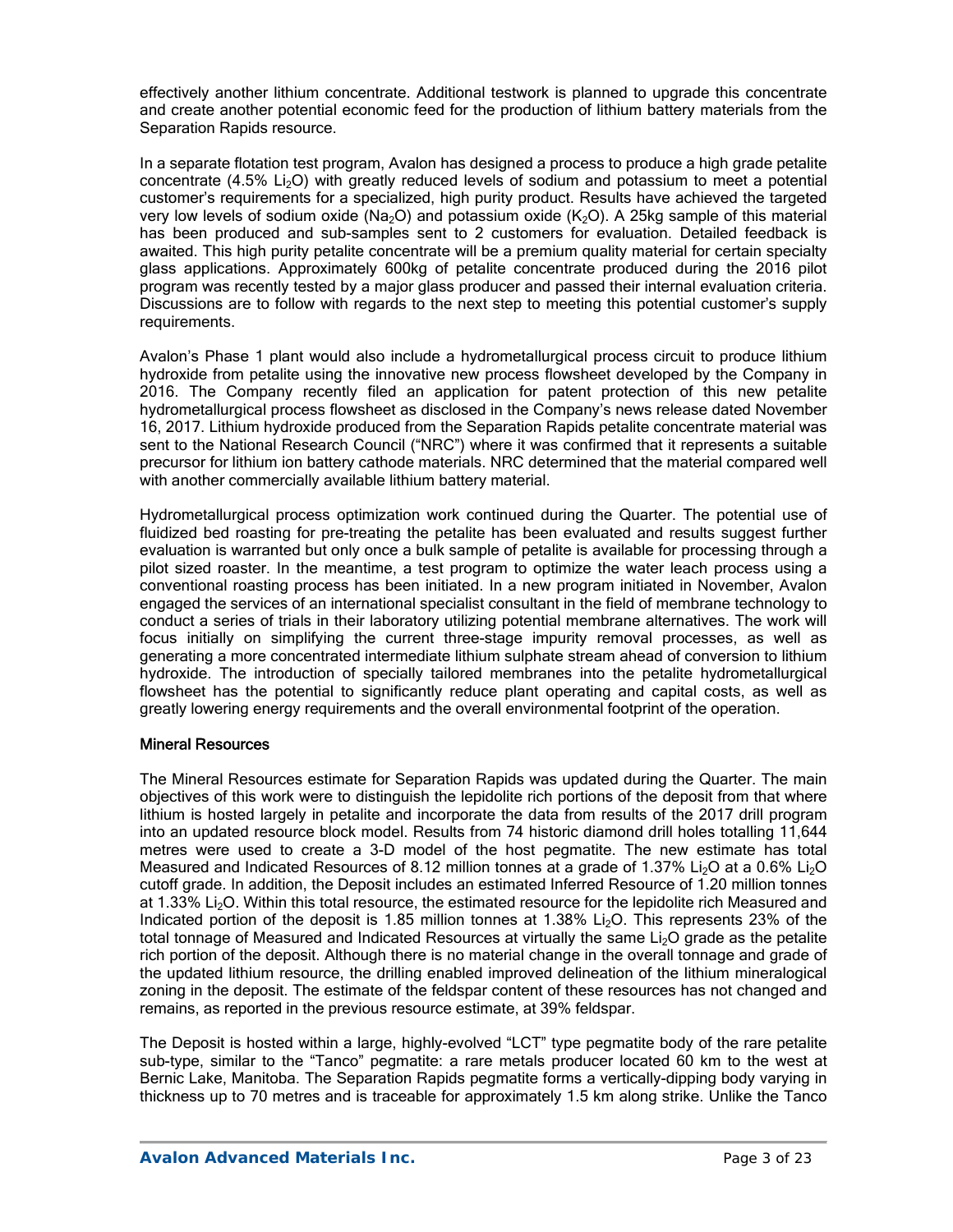pegmatite, it is highly deformed and was essentially flattened and stretched into its present subvertical orientation. The Deposit exhibits typical mineralogical zoning characteristics seen in other highly evolved rare metal pegmatites like Tanco, such as well-developed wall zones and a petaliterich intermediate zone. Exploration potential exists to discover additional mineralogical sub-zones typical for such pegmatites enriched in other rare metals, notably tantalum and cesium. The Deposit has been partially delineated by exploration drilling over 500 metres of strike length to a depth of 260 metres, and is open for expansion.

The petalite rich pegmatite occurs in one main body which contains the largest part of the resource and 11 smaller pegmatite bodies. The lepidolite rich pegmatite occurs in two larger dikes to the northwest and northeast of the petalite pegmatite and 14 smaller dikes. These zones are open to depth and along strike.

The primary lithium bearing minerals in the deposit are petalite and lepidolite with minor spodumene. Lepidolite is a mineral in the mica group that has high lithium content. In addition, in parts of the deposit that do not contain lepidolite, usually have significant quantities of the other mica, muscovite, which is also lithium bearing though at a lower content. The feldspars include both albite and potassium feldspar. Mineralogical work including Qemscan®, X-Ray Diffraction (XRD) and microscope petrography is being conducted on drill core samples in order to develop a quantitative mineralogical model of the deposit. This will enable improved mine design and prediction of the details of the feed to the metallurgical plant.

The model includes lithium resources with a diluted average grade of below 1% Li<sub>2</sub>O. The lower grade lithium mineralization consists of a swarm of narrow lithium-bearing pegmatite dykes intruded into meta-volcanic rocks, where tests indicate the lithium resource can be pre-concentrated using optical sorting technology.

The previous 2016 resource block model has had an open pit mine design applied to it using Whittle Pit optimization resulting in 9.34 million tonnes of mineralized material at an average grade of 1.22% Li2O within the pit. The pit has a strip ratio of 1:5.6, resulting in 52 million tonnes of waste rock for stockpiling for use as aggregate. For the purpose of the PEA, the mine depth was limited to 260 metres. This open pit design includes inferred resources that are too speculative geologically and thus cannot be relied upon for economic considerations. The new resource estimate has not yet had an open pit mine plan applied to it.

The mine design has not been optimized and the appropriate timing to transition the operation to underground mining has yet to be determined. Further drilling is designed to identify additional resources at depth (as well as along strike) which would create the opportunity to include an underground mining operation in the development model.

| <b>Class</b>               | <b>Petalite Zone</b> |                   |                   | <b>Lepidolite-Petalite Zone</b> |                   |                   | <b>Total</b>  |                   |                   |
|----------------------------|----------------------|-------------------|-------------------|---------------------------------|-------------------|-------------------|---------------|-------------------|-------------------|
|                            | Tonnes               | Li <sub>2</sub> O | Rb <sub>2</sub> O | Tonnes                          | Li <sub>2</sub> O | Rb <sub>2</sub> O | <b>Tonnes</b> | Li <sub>2</sub> O | Rb <sub>2</sub> O |
|                            | (Mt)                 | $(\%)$            | (%)               | (Mt)                            | (%)               | $(\%)$            | (Mt)          | (%)               | (%)               |
| Measured                   | 2.86                 | 1.39              | 0.313             | 1.18                            | 1.38              | 0.467             | 4.04          | 1.39              | 0.358             |
| Indicated                  | 3.42                 | .36               | 0.338             | 0.67                            | 1.40              | 0.484             | 4.09          | 1.37              | 0.362             |
| Measured plus<br>Indicated | 6.28                 | 1.37              | 0.327             | 1.85                            | 1.38              | 0.473             | 8.12          | 1.37              | 0.360             |
| Inferred                   | 0.94                 | 1.30              | 0.321             | 0.26                            | 1.42              | 0.505             | 1.20          | 1.33              | 0.361             |

#### Separation Rapids, Mineral Resource Estimate at 0.6% Li<sub>2</sub>O Cut-off Grade As at November 15, 2017

Footnotes:

1. CIM definitions were followed for Mineral Resources.

2. The Qualified Person for this Mineral Resource estimate is William Mercer, PhD, P.Geo. (ON)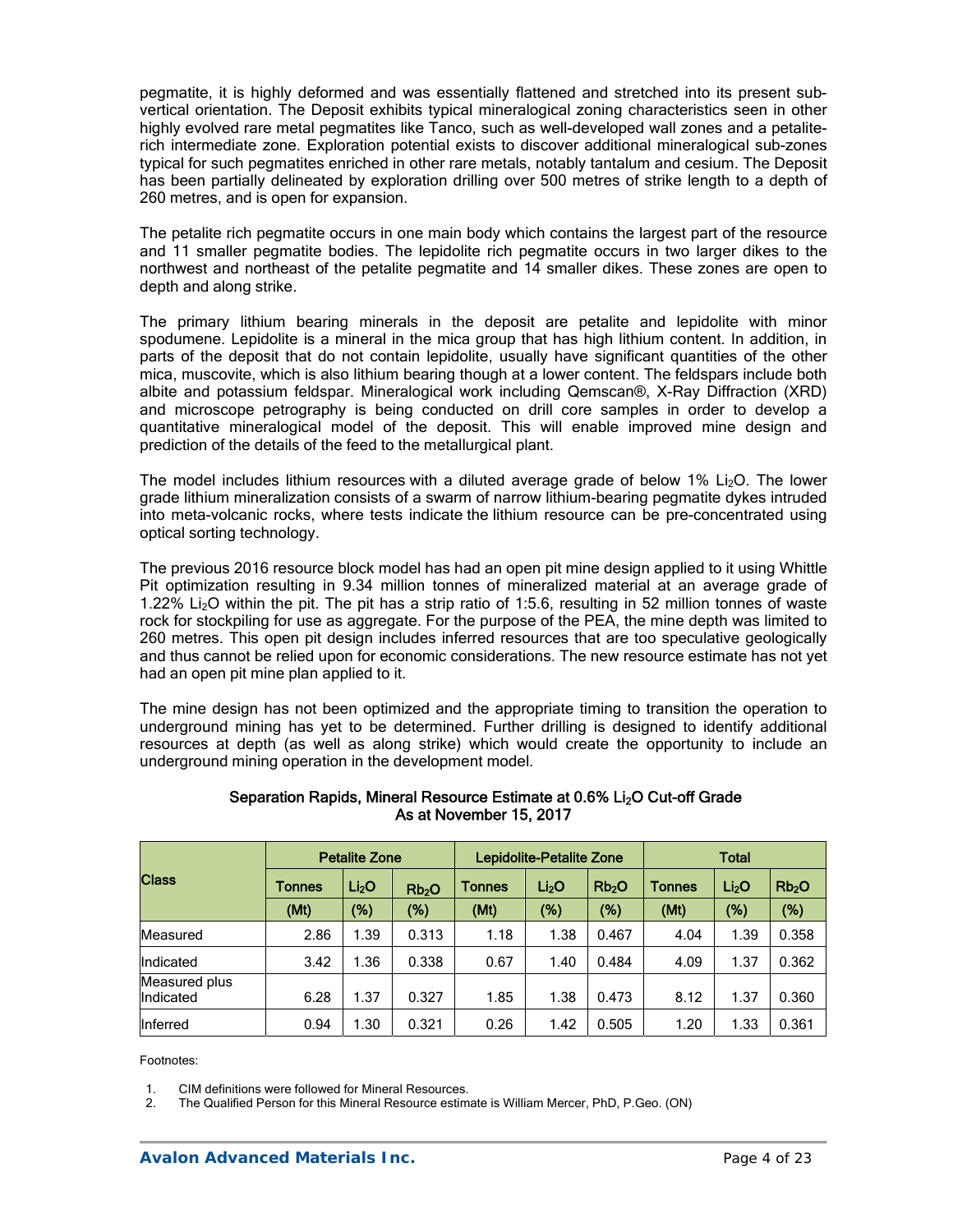- 3. The resource estimate is based on 74 drill holes totalling 11,644 metres drilled between 1997 and 2017 by Avalon.
- 4. Drill data was organised in Maxwell DataShed and for estimation purposes was transferred to the Geovia GEMS 6.8 software, wherein the block model was developed.
- 5. The geological units were modeled as outlined by drill core logs.
- 6. Resources were estimated by interpolating composites within a block model of 10 x 10 x 3 metre blocks.<br>6. Grade interpolation used the Ordinary Kriging method combined with variograms and search ellipses
- 7. Grade interpolation used the Ordinary Kriging method combined with variograms and search ellipses modeled for each rock unit.
- 8. Measured material was defined as blocks using composites from ≥ 4 drill holes and a distance ≤ 25 m to the nearest composite and additional blocks with excellent geological and grade continuity, while indicated material includes blocks using ≥ 3 drill holes and a distance ≤ 35 m to the nearest composite and blocks with geological and grade continuity, and inferred material was defined as blocks with composites from ≥ 2 drill holes and interpolated geological continuity up to 40 m below diamond drill holes.
- 9. Two metre composites were used and no capping was necessary.<br>10. The mean density of 2.65  $t/m<sup>3</sup>$  was used for unit 6ABC and 2.62  $t/r$
- 10. The mean density of 2.65  $\text{t/m}^3$  was used for unit 6ABC and 2.62  $\text{t/m}^3$  for unit 6D.
- 11. The cut-off grade reported in this resource estimate,  $0.6\%$  Li<sub>2</sub>O, is consistent with the previously published resource estimate by Avalon (Preliminary Economic Assessment, 2016).
- 12. Mineral resources do not have demonstrated economic viability and their value may be materially affected by environmental, permitting, legal, title, socio-political, marketing, or other issues.
- 13. All figures are rounded to reflect the relative accuracy of the estimates. Summation of individual columns may not add-up due to rounding.

#### Lithium Markets

The demand for lithium chemicals, such as lithium carbonate and lithium hydroxide, has been growing rapidly in recent years, driven predominantly by lithium ion rechargeable battery technology now in high demand for electric vehicles and other energy storage applications. Current projections indicate continued growth in lithium demand from the battery sector for the foreseeable future. Because lithium is marketed in different forms, (including lithium minerals used in glass and ceramics) aggregate lithium demand and supply is usually expressed in terms of lithium carbonate equivalent ("LCE").

In 2017, several countries announced new policies to ban the sale of internal combustion engine (ICE) vehicles in the future including Norway by 2025, India by 2030 and France and the UK by 2040. China announced that it would also ban the sale of ICE vehicles in the future without a target date, but further announced minimum EV sales quotas beginning in 2019 at 10% of total vehicle sales. Since some 24 million passenger vehicles were sold in China in 2016, 10% of sales in 2019 is expected to amount to at least 2.4 million vehicles, an aggressive target that will require significant investment in new production facilities, especially for the lithium ion batteries.

In 2017 several auto makers have made announcements revealing significant increases in hybrid (HEV) and electric vehicle (EV) production targets. BMW, Ford, GM, Honda, Mercedes, Volvo, Jaguar, Mazda and Volkswagen have each made significant announcements. Volkswagen stated it would offer 80 electric models by 2025 and 300 models by 2030. A market observer estimated that VW would require more than 50% of the lithium produced worldwide in 2015 (which was approximately 154 Kt LCE) to produce the electric vehicles it expects to sell by 2030.

It is clear that new lithium supply sources will be needed to meet the growing demand for batteries for electric vehicles. The Separation Rapids Lithium Project will be well-situated to serve new battery production facilities contemplated in North America. Just one well-known example, the lithium battery Gigafactory of Tesla Motors Inc. in Nevada which began production in early 2017, is expected to consume up to 25,000 tonnes per year of lithium hydroxide after it has reached full production. This Gigafactory is the first of many being planned by Tesla and other manufacturers.

For the purposes of its 2016 PEA, Avalon used a price assumption of US\$11,000 per tonne FOB plant for lithium hydroxide consistent with price forecasts developed in mid 2016 by Roskill Information Services. Prices as reported by other services such as Benchmark Minerals Intelligence have continued to escalate since that time due to rapidly growing demand from battery makers. Recent price estimates by Benchmark Mineral Intelligence are US\$17,500/t for lithium carbonate in September 2017. (Lithium hydroxide typically carries a premium of US\$2,000/t over lithium carbonate to reflect the added processing cost of converting carbonate to hydroxide).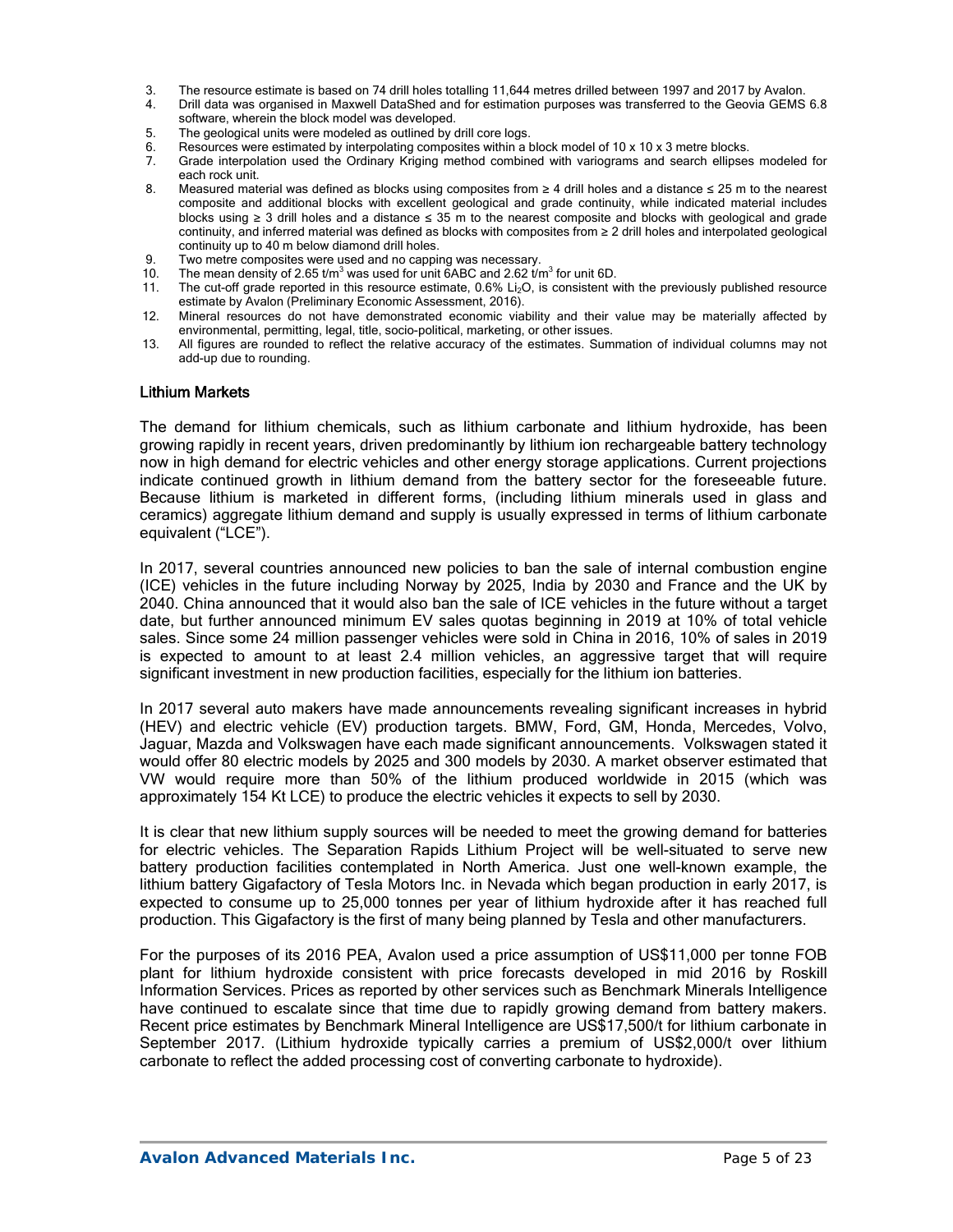Lithium chemicals are getting most of the attention in the market and the media due to the increased demand projected for lithium ion batteries in electric vehicles. The markets for lithium in high strength glass products are also expected to grow. Many existing and new high strength glass formulations for automotive, cell phones, and video displays where durability and light weight are key, require lithium to achieve the desired properties.

Numerous expressions of interest have been received from potential customers for the Company's lithium products and discussions on off-take commitments are ongoing. Once off-take commitments are secured that define the priority lithium product lines, the Company can finalize the design and engineering of the Phase 1 plant. With demand for lithium growing rapidly and few advanced lithium projects ready to commence production, the Company is well-positioned to bring a new supply to the market to serve priority customers, once project financing is in place.

#### Environmental Assessment and Community Engagement Update

Avalon is committed to developing the Separation Rapids Project based on modern CSR principles and reporting on its performance in its annual Sustainability Reports. These CSR principles include commitments to minimize environmental impacts, ensuring the health and safety of employees, creating benefits for local communities and providing full transparency in its social and environmental performance. The Company and the project are well known in the local community.

The Company completed site water, sediment, fish, invertebrate and endangered species studies in June and October that successfully advanced the validation of the 1999 environmental baseline study. Sites for infrastructure, including the tailing management facility, have been identified that do not impact fish or other wildlife habitat. Leachate work has been initiated on the site rock and tailings to confirm that these have a low risk of generating acid rock drainage. The original baseline environmental study prepared in 1999 and updated in 2007, required the spring and fall 2017 data collection to further update this study and align it with recent regulatory changes. A Draft Project Description and Environmental Impact Assessment was subsequently produced.

Permitting was advanced through a multi-ministry meeting to review the completed Draft Project Description, discuss the provincial permitting process and to obtain regulator input into the project planning and confirm the proposed environmental work program. Separate discussions were held with federal regulators which also included the probable exemption of the project from the Canadian Environmental Assessment Act ("CEAA") due to the low environmental impact of the project and the fact that the project does not exceed any of the regulated triggers under the Act. No fish or fish habitat will be impacted by the project, eliminating the need for associated permits under the Federal Fisheries Act.

Initial studies suggest that aggregate stockpiles, tailing and concentrate storage areas will not contribute effluents of environmental concern. Additional environmental assessment of the waste rock and tailing materials, based on recent drilling and metallurgical work, was initiated in an effort to validate the earlier work. Dry stacking of tailings and concentrates will minimize long term storage risk, water use and optimize effluent quantity. A final project description may not be required if the Project is exempted from the CEAA process. The data will be required to support the provincial permit applications only. This has the advantage of shortening the permitting time line significantly.

The Project is located in the traditional land use area of the Wabaseemoong Independent Nations ("WIN") for which they have stewardship under an agreement with the Province. The Company first signed an MOU with WIN in 1999 which was renewed when the Project was re-activated in 2013. Avalon management has been keeping WIN leadership informed on Project activities and remains committed to fulfilling its community consultation obligations and partnering with WIN on business opportunities and providing training for community members. The Company has also initiated dialogue with the Métis Nation of Ontario which holds Aboriginal rights in the area. Following the completion of the Draft Project Description, positive project review meetings were held with the Wabaseemoong Chief and Council and with the Metis Nation of Ontario at a Valued Components Workshop in order to review the project and obtain guidance and comments on environmental aspects of the project.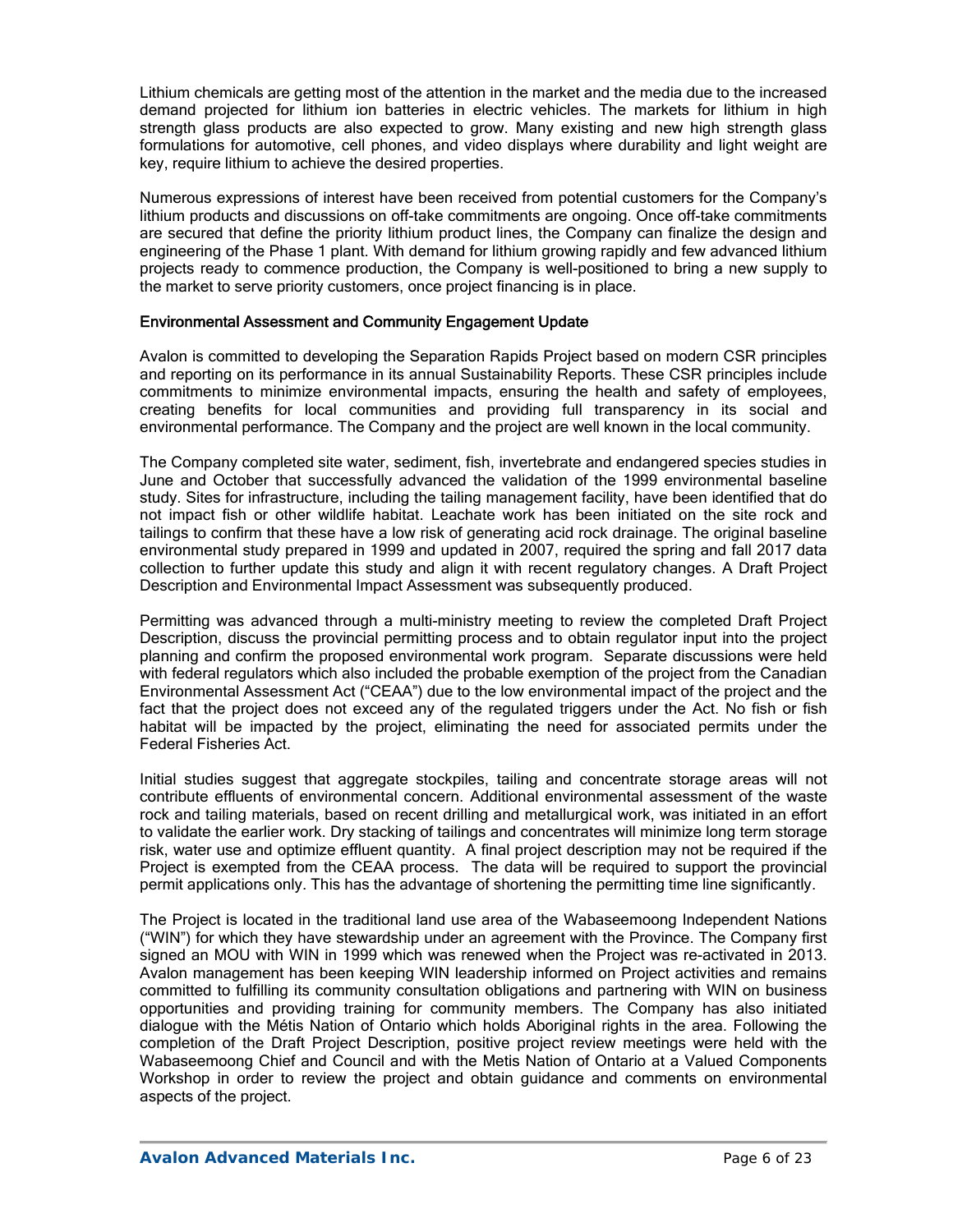Overall, the Company does not anticipate any delays in securing the necessary permits and approvals to proceed with the Phase 1 production facility.

#### Future Work

The Company is primarily focused on the next steps required to move forward with the Phase 1 demonstration scale production facility. Several models for this plant are under consideration involving different throughput rates and variations of the flowsheet depending on the product mix to be recovered. The nature of the resource, with two main lithium minerals, offers considerable flexibility in lithium products. Some consumers are interested in mineral concentrate (either petalite or lepidolite) and some are more interested in the lithium derivative products, either carbonate or hydroxide. The Company continues to talk to potential strategic partners interested in securing lithium supplies. The product mix, final flowsheet and production capacity will be determined in collaboration with our partner(s).

Near term priorities are all related to flowsheet optimization laboratory work and production of small product samples for customer evaluation. Following completion of the current testwork program, the Company will be in a position to proceed with another bulk sample trial in order to generate the information necessary to complete the final flowsheet design and engineering for the Phase 1 Plant. When this work is completed, financing is secured and any necessary operating permits are in place, the Company will be in a position to proceed with Phase 1 plant construction possibly as early as late 2018.

The present concept is to build this facility at a scale that would facilitate on-going profitable smallscale production. A throughput rate of in the order of 100,000 tonnes per annum of ore is envisioned. A Phase 1 Plant at this scale could potentially be in operation before the end of 2019. Once the lithium products are fully qualified and commitments on off-take received, the Company would then proceed with scale-up of the operation to expand product output. This might be done in two steps before full-scale production is achieved in order to ensure a successful transition without compromising product quality.

Further drilling is also contemplated in order to increase the total lithium resources in the main Separation Rapids lithium deposit, which is open for expansion to depth below 200 metres with the deepest holes at present indicating similar widths and grades as in the near surface holes. In addition, the lepidolite-rich sub-unit of the main pegmatite is also open for expansion to depth and along strike. A 1,500-2,000 metre drilling program to begin testing these targets will be carried out this winter beginning during the week of January 22, 2018. This program will be funded with the proceeds of the flow-through private placement completed subsequent to the end of the quarter.

Unless otherwise noted, the technical information on the Separation Rapids Lithium Project has been reviewed and approved by the Company's Senior Vice President, Metallurgy and Technology Development, Mr. David Marsh, FAusIMM (CP), or Dr. William Mercer, PhD, P.Geo. (Ontario), P. Geo. (NS), Vice President, Exploration, who are both Qualified Persons under NI 43-101.

### **Nechalacho Rare Earth Elements Project**

The Nechalacho Project is located at Thor Lake in the Mackenzie Mining District of the Northwest Territories ("NWT"), about 5 kilometres north of the Hearne Channel of Great Slave Lake and approximately 100 kilometres southeast of the city of Yellowknife. The property is comprised of five contiguous mining leases totalling 10,449 acres (4,249 hectares) and three claims totalling 4,597 acres (1,869 hectares). The leases are subject to one underlying 2.5% Net Smelter Returns ("NSR") royalty agreement. Avalon has the contractual right to buy out this royalty on the basis of a fixed formula, which is currently approximately \$1.46 million and which will increase at a rate equal to the Canadian prime rate until the royalty is bought out.

The property is situated in an area referred to as the Akaitcho Territory, an area which is subject to comprehensive native land claim negotiations between the Government of Canada and the Treaty 8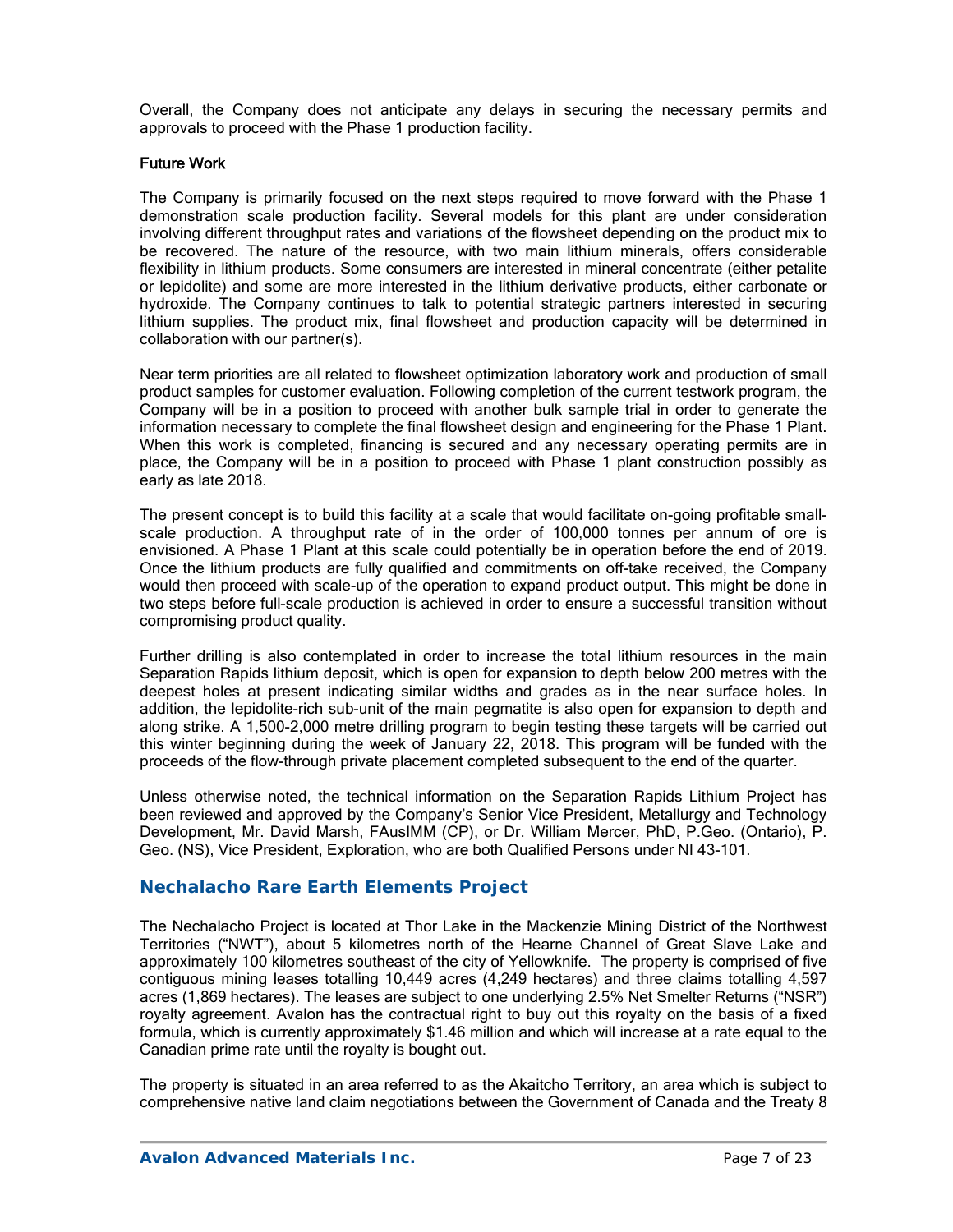Tribal Corporation, which consists of the Yellowknives Dene First Nation ("YKDFN"), the Deninu K'ue First Nation ("DKFN") and the Lutsel K'e Dene First Nation ("LKDFN"). The Company has signed an Accommodation Agreement with the DKFN. The Company also recognizes that the Tłįcho First Nation ("TFN") has a settled land claim with the Government of Canada which provides for certain harvesting rights in the area of the Nechalacho site. The general area around the Nechalacho site is subject to Aboriginal rights asserted by two Métis organizations: the Northwest Territory Métis Nation ("NWTMN") and the North Slave Métis Alliance ("NSMA"). During 2014, Avalon concluded a Participation Agreement with the NWTMN and commenced discussions with the NSMA.

Following the completion of the Feasibility Study ("Nechalacho FS") in April, 2013, the Company engaged in metallurgical test work with the objective of optimizing the process flowsheets to improve recoveries and reduce costs. This involved introducing efficiencies to the Concentrator flowsheet, and designing a new flowsheet for the Hydrometallurgical Plant involving an alkali cracking process for treatment of the rare earth mineral concentrate as an alternative to the sulphuric acid bake process contemplated in the Nechalacho FS. The alkali cracking process enables recovery of 90% of the heavy rare earth elements ("HREE") in the flotation concentrate, compared to 52% recovery contemplated in the Nechalacho FS using the sulphuric acid bake process. In addition, the alkali cracking process allows for the recovery of zirconium in a form for which there are established markets.

Optimization of the alkali cracking process flowsheet is substantially complete except for finalizing certain details around reagent recovery and recycling. Work here has indicated an 80% reduction in hydrochloric acid, 90% reduction in magnesium oxide and almost 100% reduction in calcium carbonate consumption compared to the Nechalacho FS could be achievable along with associated sustainability benefits. The new potential flowsheet also successfully suppresses the precipitation of cerium and separates the lanthanum, both of which dilute the value of the mixed HREE product.

The last metallurgical testwork investigations conducted for Nechalacho ended August 31, 2016, and related to the recovery of zirconium and production of marketable quality zirconium basic sulphate ("ZBS") and zirconium oxychloride ("ZOC") products. Reworking of the process design criteria, plant designs and cost estimates for both the Concentrator and Hydrometallurgical Plant, along with any revisions to the mine plan, are continuing to be developed internally.

A further integrated pilot plant campaign has been planned but will only proceed when funding becomes available. This is designed to fully evaluate process performance particularly with the incorporation of the acid/reagents recovery circuits and associated recycle streams and would include all unit operations from crushing of ore right through to the generation of a mixed rare earth precipitate. The total bulk sample of ore required for this pilot plant is approximately eight tonnes. This material is being stored in Yellowknife until such time as the funding becomes available to proceed with the pilot plant work, presently estimated at approximately \$4.0 million. There is no firm timeline for when this work will be carried out. In the meantime, the Company continues to monitor various academic research initiatives into new and more efficient rare earth extractive technology through its continuing participation in Canadian Rare Earth Elements Network.

While permits for pre-construction work are already in place, the process to obtain a Class A Water License and Land Use Permit authorizing mine construction, operation and closure activities is presently on hold. The process can be accelerated again at any time with the expectation that it would then be completed in approximately 4-6 months. The Company will consider doing this whenever funding is available and circumstances are favourable. Reporting continues as required under the existing permits with the Mackenzie Valley Land and Water Board. The extension of the existing exploration permit was approved during 2016 to maintain existing site facilities in preparation for future activities. Avalon continues to monitor and participate in discussions around proposed regulatory changes in the NWT that could affect the Company's future development plans. Permits for the quarry and airstrip extensions have been allowed to lapse until such time as they are needed, and can easily be re-obtained. The territorial government continues to look at new infrastructure investments in power and roads. One scenario under consideration is building a transmission line to bring power from the south with one potential route passing close to the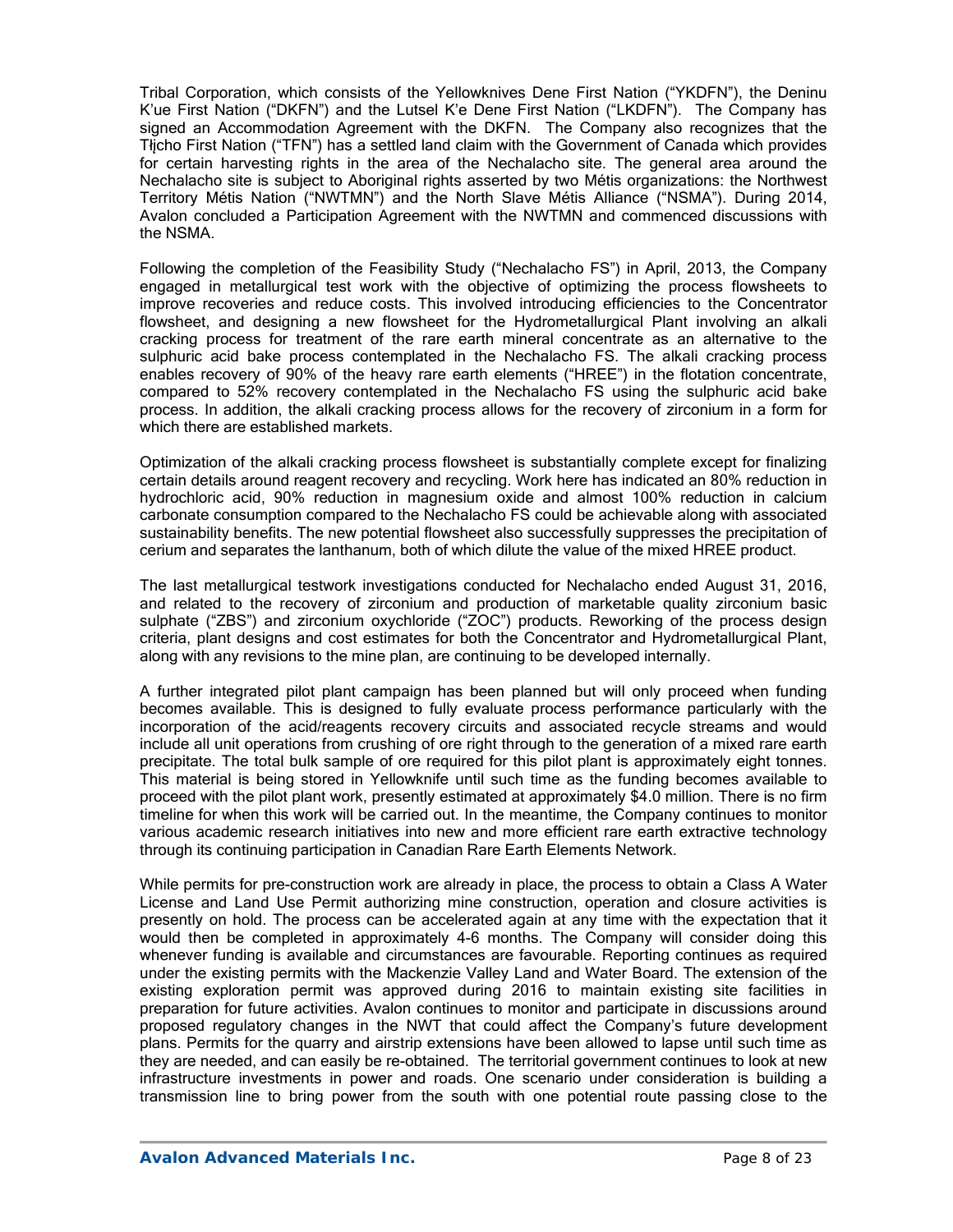Nechalacho site. This could provide opportunities to access lower cost clean power for future operations and potentially facilitate a road link with Yellowknife. Avalon continues to engage with the government of the NWT on these and other development and regulatory issues of concern for our aboriginal partners such as the development of the Caribou Management Plan.

Expenditures during the Quarter totalled \$17,411 (2017 - \$53,041), which were primarily related to camp site maintenance and sample storage. The key factors going forward which influence the Nechalacho Project schedule, all of which are somewhat dependent on one another, are: securing one or more strategic or financial partners; securing sufficient binding agreements for offtake to support project financing, the availability of equity and debt financing at a reasonable cost and the receipt of all requisite construction and operating permits.

The Nechalacho property hosts a variety of rare metals resources, any of which could become of interest for development as demand warrants. The Company continuously monitors these markets. Demand for the Rare Earth Elements used in the manufacture of high strength permanent magnets, particularly neodymium, praseodymium and dysprosium is increasing and prices for these three REE in China have risen by approximately 50% in 2017. Increased demand for rare earth magnets is related to the growth of the electric vehicle industry where the electric motor technology typically utilizes rare earth magnets.

Unless otherwise noted, the technical information on the Nechalacho Project has been reviewed and approved either by the Company's Senior Vice President Metallurgy and Technology Development, Mr. David Marsh, FAusIMM (CP), or Dr. William Mercer, PhD, P.Geo. (Ontario), P. Geo. (NWT), Vice President, Exploration, who are both Qualified Persons under NI 43-101.

### *East Kemptville Tin-Indium Project*

The Company incurred \$76,800 (2017 - \$80,695) in expenditures during the Quarter on the East Kemptville Project, for continuing the evaluation of the economics of a small-scale development scenario using different variants on the model, resource modelling on the stockpile, as well as permitting.

The Company holds mineral rights at East Kemptville through a "Special Licence", a form of mineral tenure granted by the Province of Nova Scotia in circumstances where there is a history of previous industrial land use activity (such as mining) in the area of interest. It does not immediately convey surface land rights and, accordingly, access must be arranged with the permission of surface rights holders.

The Company first acquired its Special Licence at East Kemptville in 2005 and it has been subsequently renewed multiple times while the Company negotiated access to the site. During the quarter ended May 31, 2015, by Order in Council, the Government of Nova Scotia approved an application for a new Special Licence reflecting the entire original mine site. The new Special Licence has a term of three years beginning February 2, 2015 and includes an obligation to incur \$5.25 million in expenditures by January 31, 2018 (of which \$3,223,901 had been incurred by November 30, 2017). The total area covered by the new Special Licence is 2,880 acres. It is renewable for an additional two one-year periods, however, during the Quarter, the Company commenced the process toward converting the Special Licence into a mining lease which it anticipates completing in the first half of 2018.

During the Quarter, project work was focussed on preparing an internal study on the economic viability of re-developing the site at this small-scale by initially focusing on the readily accessible low-grade stockpile material. The Company's detailed sampling of the surface of the stockpile has provided more confidence in the average grade estimate reported in the historical records. A drilling program will be carried out in first half of 2018 on the stockpile before production is initiated to map the internal grade distribution in more detail for future process plant scheduling.

This recent work has confirmed that the small-scale development scenario has economic potential at current tin prices. The model contemplates processing of almost 6 million tonnes of surface ore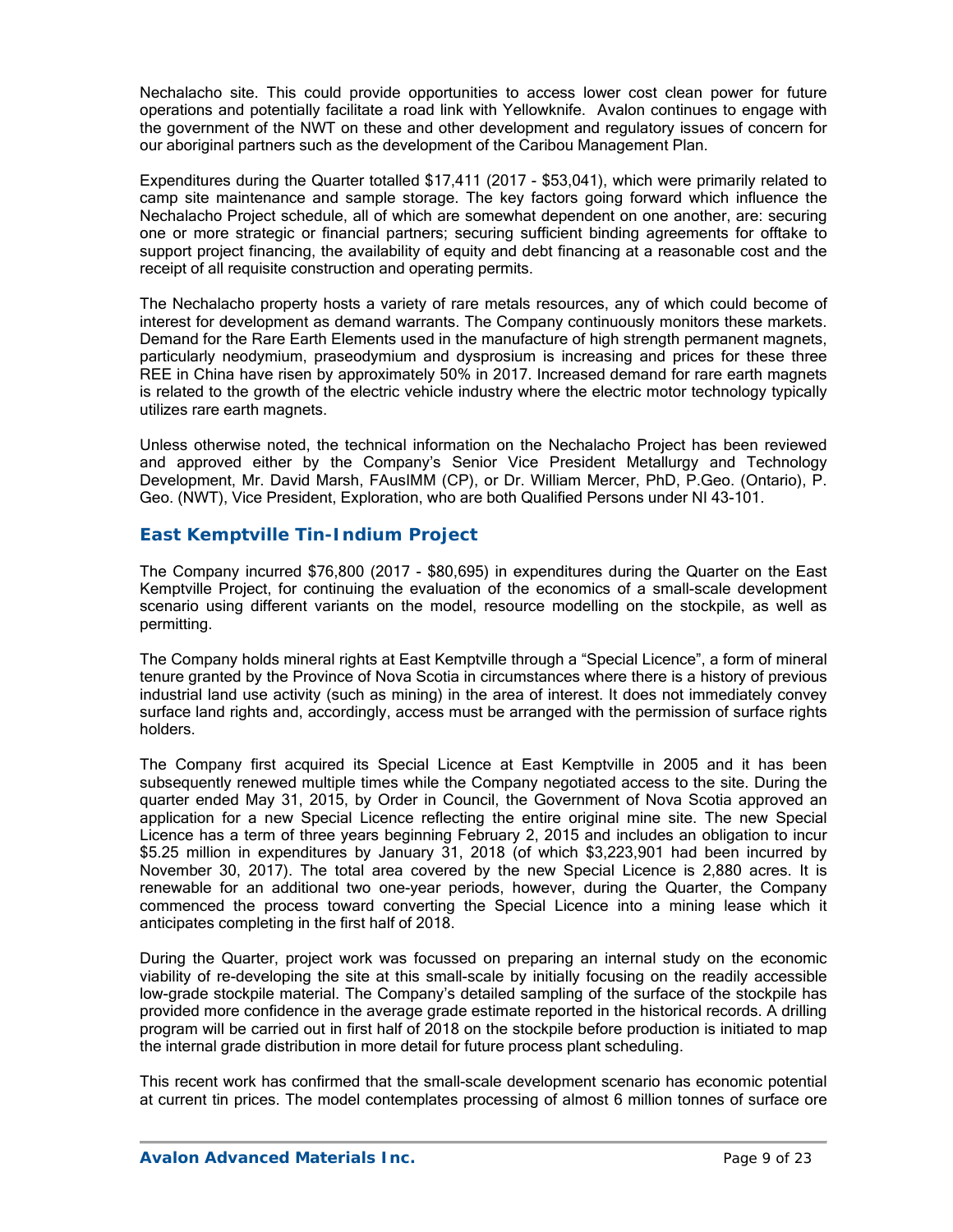stockpiles at the rate of 100 tonnes per hour ("tph") for the recovery of a tin concentrate through a small, modular-designed gravity process plant. The model also included the eventual processing of higher grade, near surface ore from both the Main and Baby Zone pits which would extend the operating life in the model to 13 years. Testwork on a simple gravity only circuit has demonstrated that a tin recovery of +/-60% is achievable by such a flowsheet. The initial concentrate produced was 44.6% tin but this was increased to 68% by flotation to remove the contained sulphides- a target of 55% tin has been set for the operating plant. This scenario offers the potential for near term production at a relatively low capital expenditure with positive environmental impacts by removing sources of on-site acid mine drainage and by taking advantage of existing tailings management facilities and the open pits. Processing of the stockpiles would contribute to the long term environmental remediation of the site.

Avalon has begun commercial discussions with several parties interested in new sources of supply of tin concentrate or interested in tin development opportunities. Samples of the stockpiled ore have been sent to one interested party and others are waiting for tin concentrate samples. Given the expected quality of the tin concentrate to be produced, off-take contracts are expected to be achieved once financing for the project is in place, or as a part of a debt financing arrangement.

Environmental studies examined the nature of the waste material generated from renewed operations, as well as the conditions required for bringing the existing operation into readiness for future production. A closure strategy has now been identified for the small-scale development scenario to significantly reduce the existing site environmental liability through innovative management of future waste rock and tailings and through the processing and elimination of sulphide-bearing material presently stored on surface that is contributing to the need for costly ongoing water treatment.

 All future potentially acid generating waste produced will be disposed of sub-aqueously to eliminate oxidation and the need for long term treatment requirements. These are anticipated to significantly reduce or eliminate the need for ongoing site care and maintenance. Additional drilling was completed by the surface rights owner to validate the stability of the coarse tailing pile and eliminate the potential need for future stabilization work during operations. Samples from the drilling will be analysed for tin to evaluate the potential for re-processing the tailings to recover additional tin concentrates. The detailed due diligence review of the historic environmental liability, led by Mark Wiseman, Vice-President, Sustainability, related to the acquisition of the surface rights was completed with no fatal flaws identified.

Unless otherwise noted, the technical information on the East Kemptville Tin-Indium Project has been reviewed and approved either by the Company's Senior Vice President Metallurgy and Technology Development, Mr. David Marsh, FAusIMM (CP), or Dr. William Mercer, PhD, P.Geo. (Ontario), P. Geo. (NS), Vice President, Exploration, who are both Qualified Persons under NI 43- 101.

### *Other Projects*

The Company did not complete any work on any of its other projects during the Quarter.

# **Corporate Social Responsibility**

During the Quarter, the Company released its 2017 Sustainability Report, which is available for download on the Company's website at: http://www.avalonAM.com

The 2017 Sustainability Report was prepared in accordance with the streamlined October 2016 Global Reporting Standards. The 2017 Sustainability Report incorporates a self-assessment of Fiscal 2017 performance and sets targets for 2018 against the applicable Mining Association of Canada "Toward Sustainable Mining" indicators.

In addition to the Company's safety performance, the report includes many other accomplishments such as energy efficiency initiatives, community outreach, and metallurgical process improvements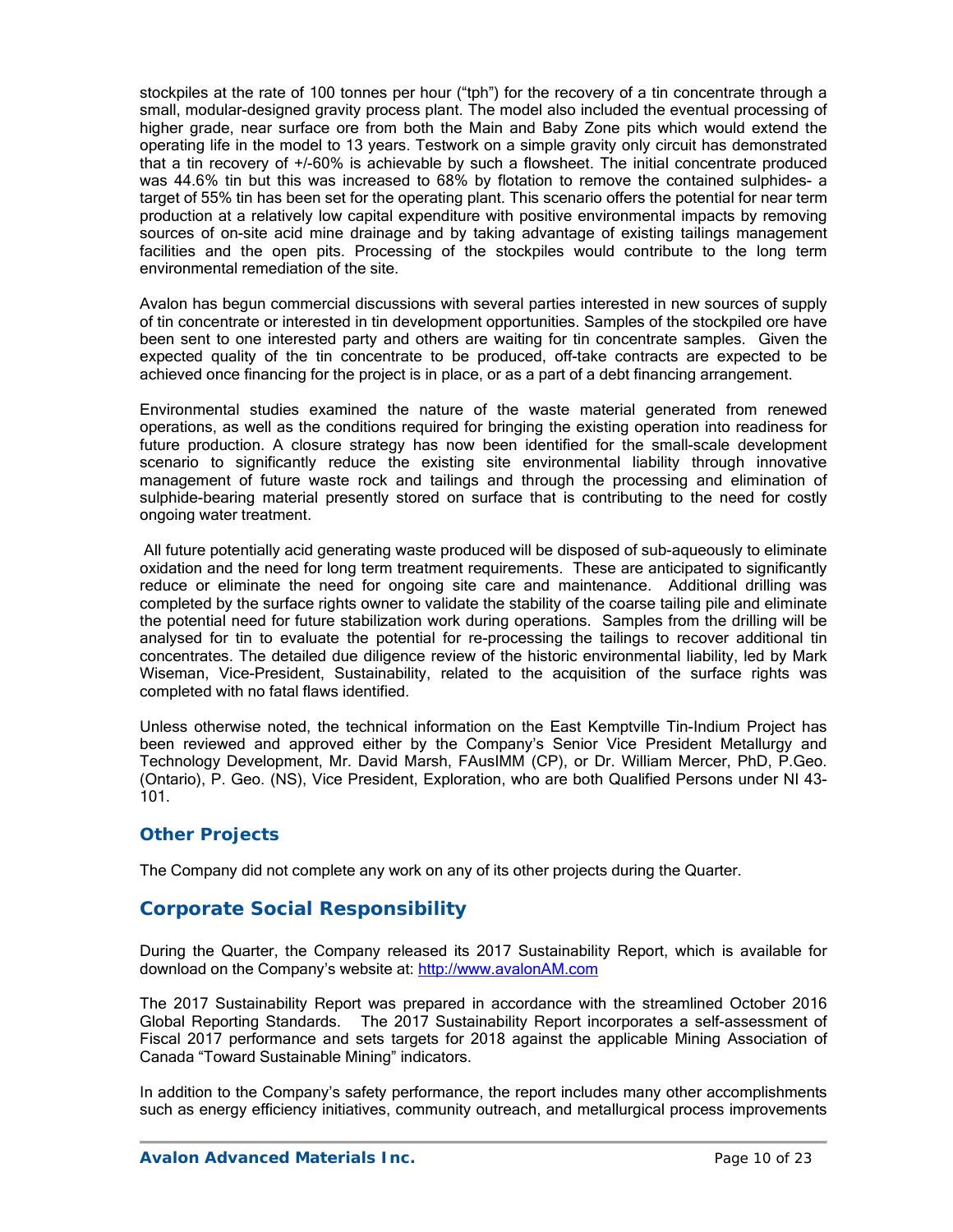that contribute to improved environmental performance. Avalon is committed to working closely with its Aboriginal partners to create lasting economic and social benefits in the communities. In addition to its partners in the NWT, dialogue has been initiated with the Acadia First Nation in Nova Scotia as it relates to the East Kemptville Project and with Wabaseemoong Independent Nations ("WIN") and Métis Nation of Ontario with respect to the Separation Rapids Lithium Project.

To provide independent advice as to the efficacy of the Company's CSR work, the Company maintains an independent Sustainability Advisory Committee ("SAC") that meets intermittently to review all of the Company's sustainability-oriented work at all its projects. No meetings were held in the Quarter due to the low level of current development activity. In recognition of its sustainability efforts, Avalon was recognized for two straight years (2015 and 2016) by *Corporate Knights*' Future 40 Responsible Corporate Leaders in Canada.

# **Administration and Other**

Corporate and Administrative expenses totalled \$718,232 during the Quarter, a 7% decrease over the amount incurred during the comparative quarter in fiscal 2017 (\$775,083). This decrease reflects the Company's continuing effort to reduce its overhead costs. The main areas of decreased operating expenses for the Quarter were expenses on public and investor relations. Expenses on other functional areas were at about the same level as for the comparative quarter in fiscal 2017.

Expenses on public and investor relations decreased by \$85,566 (56%) to \$67,830 compared to the same quarter in fiscal 2017. The decrease is primarily related to the reduced amount of work provided by consultants with respect to investor relations activities in the US and in Europe as the Company refocused its investor relations activities in Canada in the Quarter. The Company also participated in fewer capital and investment conferences during the Quarter compared to the same quarter in Fiscal 2017. Investor relations activities during the Quarter included marketing to Canadian investors in Montreal, Halifax, Winnipeg and Toronto to generate interest in participating in the two non-brokered private placements of flow-through shares completed by the Company in November and December, 2018. A two-day non-deal roadshow was also carried out in Hong Kong during the Quarter to begin introducing the Company and its lithium business to Asian investors.

Share based compensation earned during the Quarter totalled \$38,778 compared to \$128,990 for the same quarter in fiscal 2017. This decrease is primarily related to the decrease number of options earned during the Quarter compared to the same quarter in fiscal 2017.

On November 30, 2017, the fair values of the Company's outstanding derivative liabilities (which included the warrants denominated in US\$ and the A1 Warrants that were issued in March 2017) were re-measured using the Black-Scholes pricing model, which resulted in a gain of \$228,349 for the Quarter (2017 - \$167,163). The changes in the estimated value of these warrants are mainly caused by the fluctuation in the trading price of the Company's common shares on November 30, 2017 compared to August 31, 2017.

The fair values of the Company's outstanding convertible redeemable preferred shares (issued in March 2017) were also re-measured, which resulted in a loss of \$126,000 for the Quarter.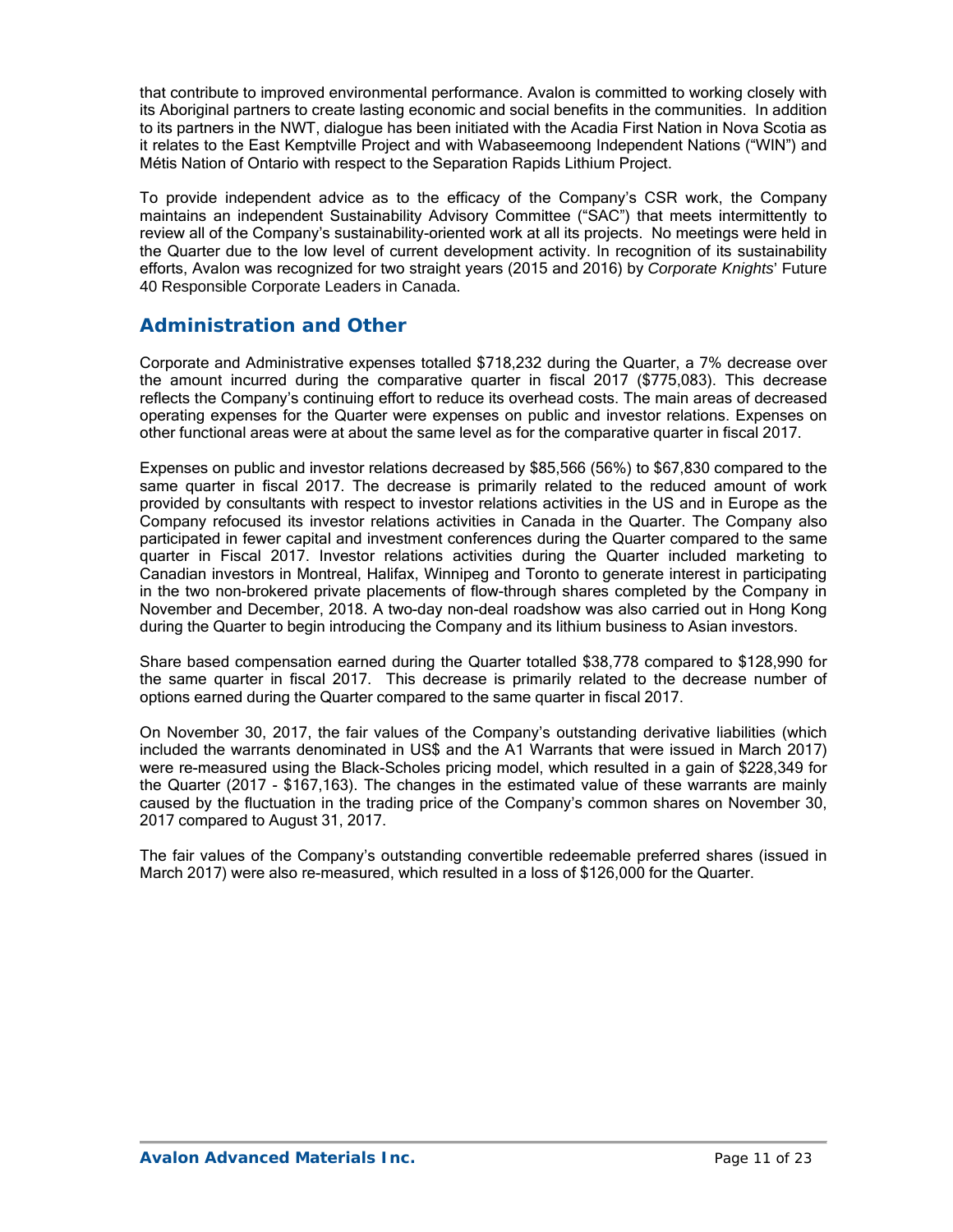# **Summary of Quarterly Results**

The following selected financial data is derived from the unaudited condensed consolidated interim financial statements of the Company.

| <b>Fiscal Year</b>                         | 2018           | 2017    |               |                |                | 2016    |           |                |  |
|--------------------------------------------|----------------|---------|---------------|----------------|----------------|---------|-----------|----------------|--|
| <b>For the Quarters Ended</b>              | <b>Nov. 30</b> | Aug. 31 | <b>May 31</b> | <b>Feb. 28</b> | <b>Nov. 30</b> | Aug. 31 | May 31    | <b>Feb. 29</b> |  |
|                                            |                |         |               |                |                |         |           |                |  |
| Revenue (Interest)                         | 14.749         | 16.080  | 7.088         | 2.544          | 2.499          | 5.882   | 7.700     | 7,683          |  |
| Net Loss before discontinued<br>operations | 628,038        | 835.616 | 1,312,870     | 568.543        | 640.292        | 704.446 | 1,234,913 | 954.982        |  |
| Net Loss                                   | 628,038        | 835.616 | 1.312.870     | 568.543        | 640.292        | 704.446 | 1,234,913 | 954,982        |  |
| Net Loss, per share, basic<br>land diluted | 0.003          | 0.004   | 0.007         | 0.003          | 0.004          | 0.004   | 0.007     | 0.006          |  |

The fluctuation on quarterly net loss is primarily due to share-based compensation expenses recognized as stock options granted to directors, officers, employees and consultants of the Company are earned, the impairment losses recognized on resource properties, changes in the fair value of derivative liabilities and convertible redeemable preference shares, and financing transaction costs expensed. The costs of resource properties are written down at the time the properties are abandoned or considered to be impaired in value.

## **Liquidity and Capital Resources**

In management's view, given the nature of the Company's operations, which consist of the exploration and development of mineral properties, the most relevant financial information relates primarily to current liquidity, solvency, and planned property expenditures. The Company's financial success will be dependent on the economic viability of its resource properties and the extent to which it can discover and develop new mineral deposits. Such development may take several years to complete and the amount of resulting income, if any, is difficult to determine. The sales value of any mineralization discovered by the Company is largely dependent on factors beyond the Company's control, including the market value of the metals and minerals to be produced.

The Company manages its capital structure and makes adjustments to it based on the funds available to the Company in light of changes in general economic conditions, the Company's short term working capital requirements, and its planned exploration and development program expenditure requirements.

As the Company is in the development stage, its principal source of capital is from the issuance of common shares. In order to achieve its objectives, the Company expects to spend its existing working capital and raise additional funds as required.

As at November 30, 2017, the Company has current assets of \$1,312,935 and current liabilities of \$855,591. The holder of the Company's convertible redeemable preferred shares is entitled to demand repayment of the applicable redemption value per share in cash (which totaled \$2,227,500 as at November 30, 2017) upon the occurrence of certain Redemption Events. Excluding the deferred flow-through share premium of \$56,410, the Company's adjusted working capital was \$513,754 (calculated by adding back the deferred flow-through share premium of \$56,410 to the working capital of \$457,344). As the de-recognition of the balance of the deferred flow-through share premium will not require the future out flow of resources by the Company, it is management's belief that the adjusted working capital figure provides useful information in assessing the Company's liquidity risk. As at August 31, 2017, the Company had adjusted working capital of \$556,112 and cash and cash equivalents on hand of \$1,073,574.

The Company's current operating expenditures, excluding expenditures on resource property work programs, are approximately \$300,000 per month. The Company's current anticipated resource property expenditures planned to be incurred during the year ending August 31, 2018 are budgeted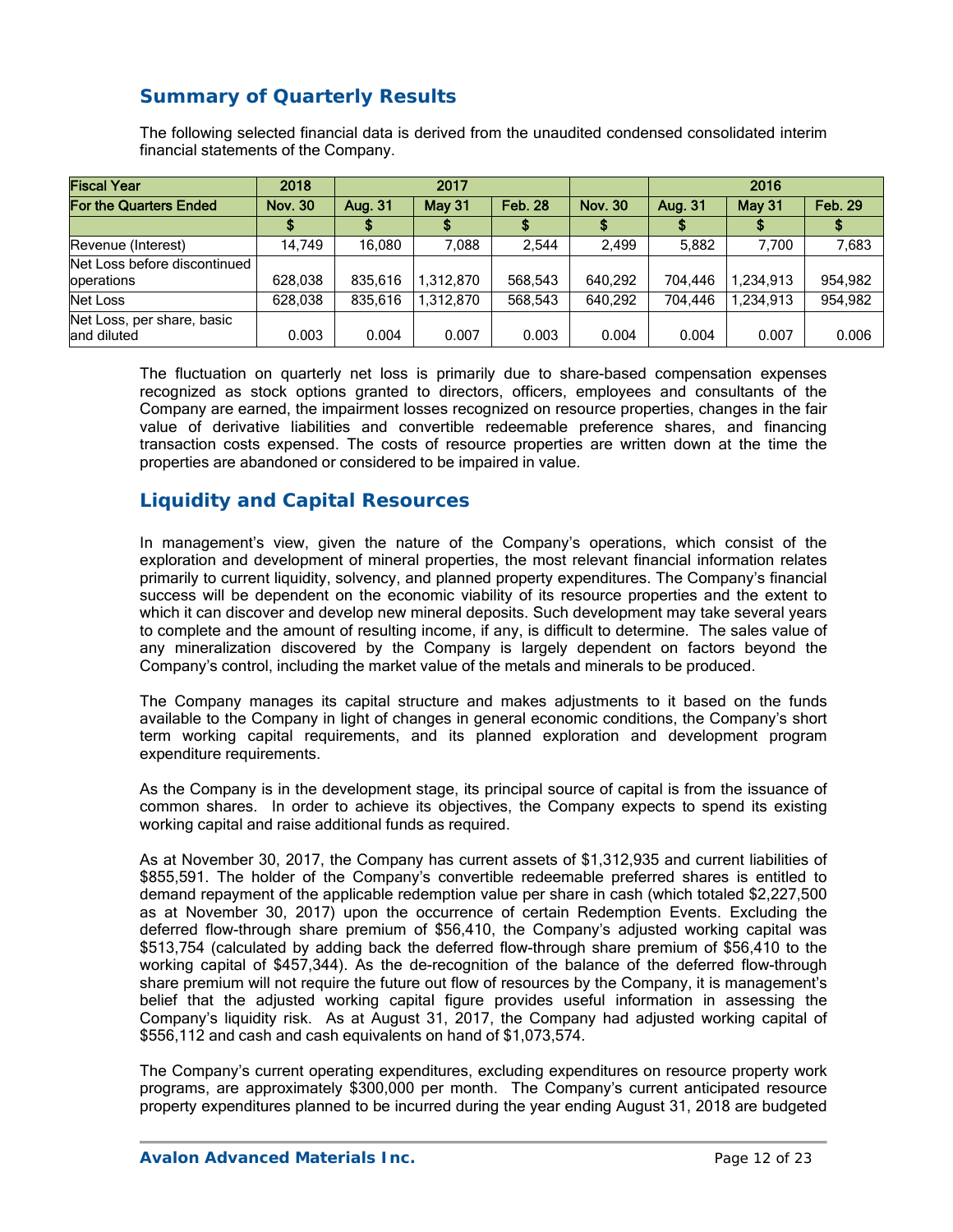at approximately \$2,300,000 (excluding capitalized salaries and benefits), of which approximately \$188,000 had been incurred by November 30, 2017, with approximately \$1,500,000 of these expenditures being allocated to the Separation Rapids Lithium Project, of which approximately \$165,000 had been incurred by November 30, 2017.

Subsequent to the end of the Quarter, the Company completed a private placement and issued 3,737,400 flow-through common shares at a price of \$0.145 per share for gross proceeds 541,923.

Also subsequent to the end of the Quarter, as discussed in more detail under "Subsequent Events", the Company entered into an agreement with Lind to issue 300 B1 Preferred Shares at a price of \$5,000 per share for gross proceeds of \$1,500,000.

The Company believes its present cash resources and the expected proceeds from the B1 Preferred Shares are sufficient to meet all of its current contractual obligations, administrative and overhead expenditures, and planned exploration programs until the end of March, 2018. Initiatives to raise additional capital are in progress although there can be no assurances that the Company will be able to raise additional funds required for all planned expenditures. As a result, certain expenditures may have to be delayed until sufficient funding has been raised. Given the continuation of weak investor sentiment and capital market conditions in the junior resource sector, there exists an uncertainty as to the Company's ability to raise sufficient additional funds on favourable terms. This condition indicates the existence of a material uncertainty that raises substantial doubt about the Company's ability to continue as a going concern. The Company's expenditures on other discretionary exploration and development activities have some scope for flexibility in terms of amount and timing, which can be adjusted accordingly.

The Company does not have any externally imposed capital requirements other than those certain Redemption Events contained in the preferred share terms. The Company continues to work on attracting more substantial project financing through the participation of one or more strategic partners, a long term construction debt financing facility, and/or through the equity markets. If the Company is not able to secure financing on satisfactory terms, expenditures on the development of its projects will need to be delayed.

All of the Company's resource properties, are owned, leased or licenced with minimal holding costs. The most significant holding costs being annual lease rental fees on Nechalacho of \$20,998 and the annual expenditures related to the mining leases at Separation Rapids and Warren Township totalling \$3,327. The Company is required to incur certain exploration expenditures on the East Kemptville Project in order to keep the new Special Licence in good standing (as described earlier under "Exploration and Development Activities"). As at November 30, 2017, the Company is required to incur additional Canadian Exploration Expenditures ("CEE") of \$700,692 (the remaining balance of the required expenditures resulting from the private placements completed in August and November 2017) by December 31, 2018. The Company is also required to incur additional CEE of \$543,373 by December 31, 2018 relating to the private placement completed subsequent to the Quarter.

A joint venture with an industry partner or end-user may represent an attractive alternative for financing the further stages in the development of the Project as well as the projects at Separation Rapids, East Kemptville, or Warren Township, once the capital requirements become relatively large.

The Company has an operating lease for its premises. As at the date of this MDA, the minimum lease commitments under these leases are as follows:

| Fiscal year ended August 31, 2018 | 184,331        |
|-----------------------------------|----------------|
| 2019                              | 315,995        |
| 2020                              | 105,332        |
| 2021 and thereafter               | $\blacksquare$ |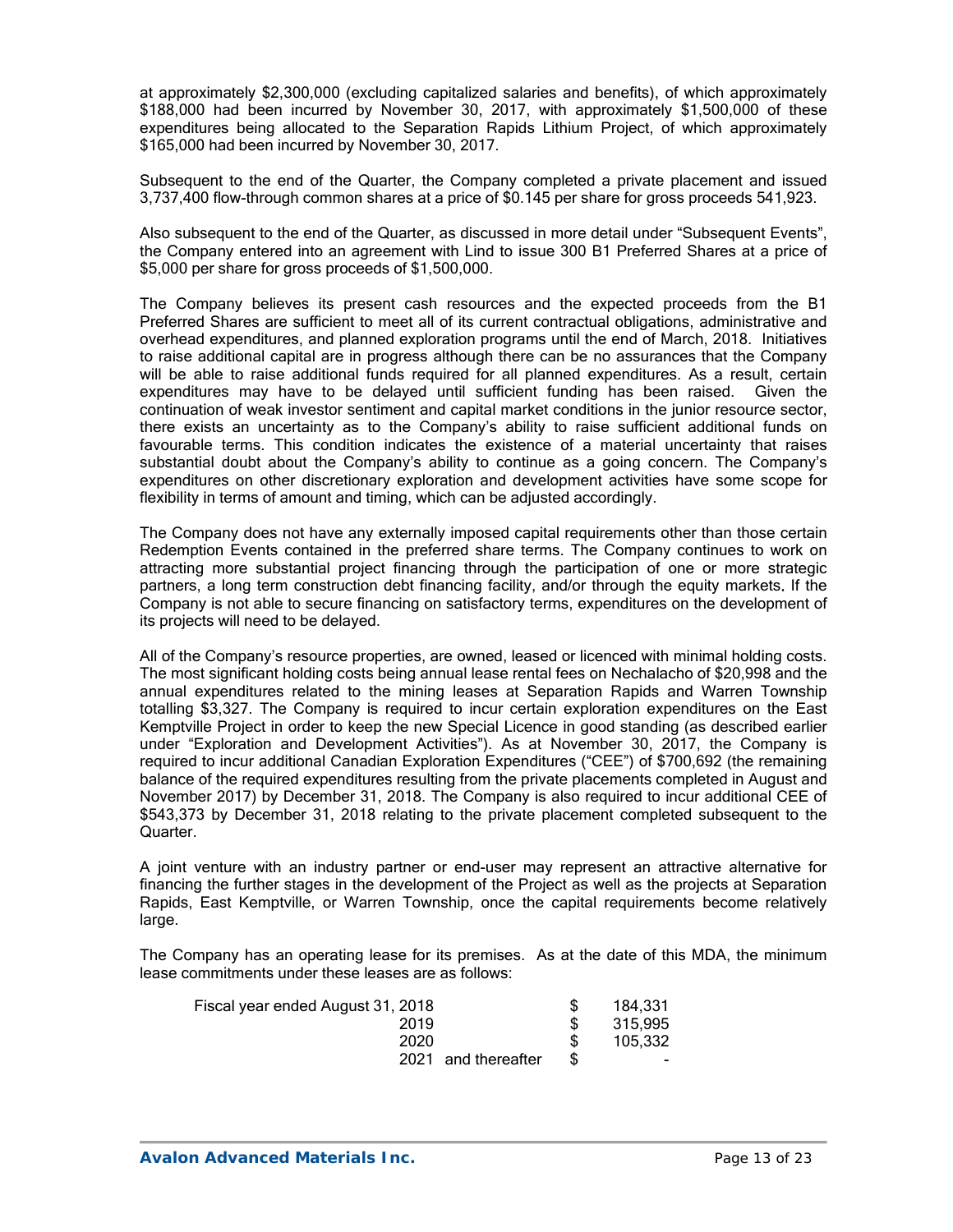# **Off Balance Sheet Arrangements**

As at November 30, 2017, the Company had no material off balance sheet arrangements such as guaranteed contracts, contingent interests in assets transferred to an entity, derivative instrument obligations or any instruments that could trigger financing, market or credit risk to the Company.

# **Transactions with Related Parties**

Balances and transactions between the Company and its subsidiaries have been eliminated on consolidation and are not disclosed here. Details of the transactions between the Company and other related parties are disclosed below:

a) Trading transactions

There had been no material trading transactions with related parties during the quarters ended November 30, 2017 and 2016, except for the participation of Donald Bubar, Director, President and CEO, Mark Wiseman, Vice President Sustainability, and Patricia Mohr, Director who subscribed for 200,000, 55,000 and 50,000 flow-through shares, respectively, in the Company's private placement that was completed on November 3, 2017.

#### b) Compensation of key management

The remuneration of directors and other members of the Company's senior management team during the three months ended November 30, 2017 and 2016 were as follows:

|                                                                                                  | November 30,<br>2017 | November 30,<br>2016 |                    |  |
|--------------------------------------------------------------------------------------------------|----------------------|----------------------|--------------------|--|
| Salaries, benefits and directors' fees <sup>(1)</sup><br>Share based compensation <sup>(2)</sup> | 429,567<br>33,927    |                      | 446.751<br>150,670 |  |
|                                                                                                  | 463.494              |                      | 597,421            |  |

- <sup>(1)</sup> Salaries and benefits of key management personnel capitalized to exploration and evaluation<br>assets and PPE totaled \$125,533 (2016 \$148,424).
- Fair value of stock options earned and recognized as share based compensation during the respective reporting period.

## **Subsequent Events**

Subsequent to the end of the Quarter, the Company:

- a) granted an aggregate of 240,000 stock options with a weighted average exercise price of \$0.12 per share to certain employees and consultants of the Company. The weighted average contract life of these options was 3.1 years;
- b) issued 1,420,104 common shares pursuant to the conversion of 25 Preferred Shares;
- c) completed a private placement and issued 3,737,400 flow-through common shares at a price of \$0.145 per share for gross proceeds of \$541,923.

 In conjunction with this private placement, the Company paid finder's fees of \$19,140 and issued 132,000 non-transferrable compensation warrants, with each compensation warrant being exercisable to acquire one common share of the Company at a price of \$0.15 until December 22, 2019;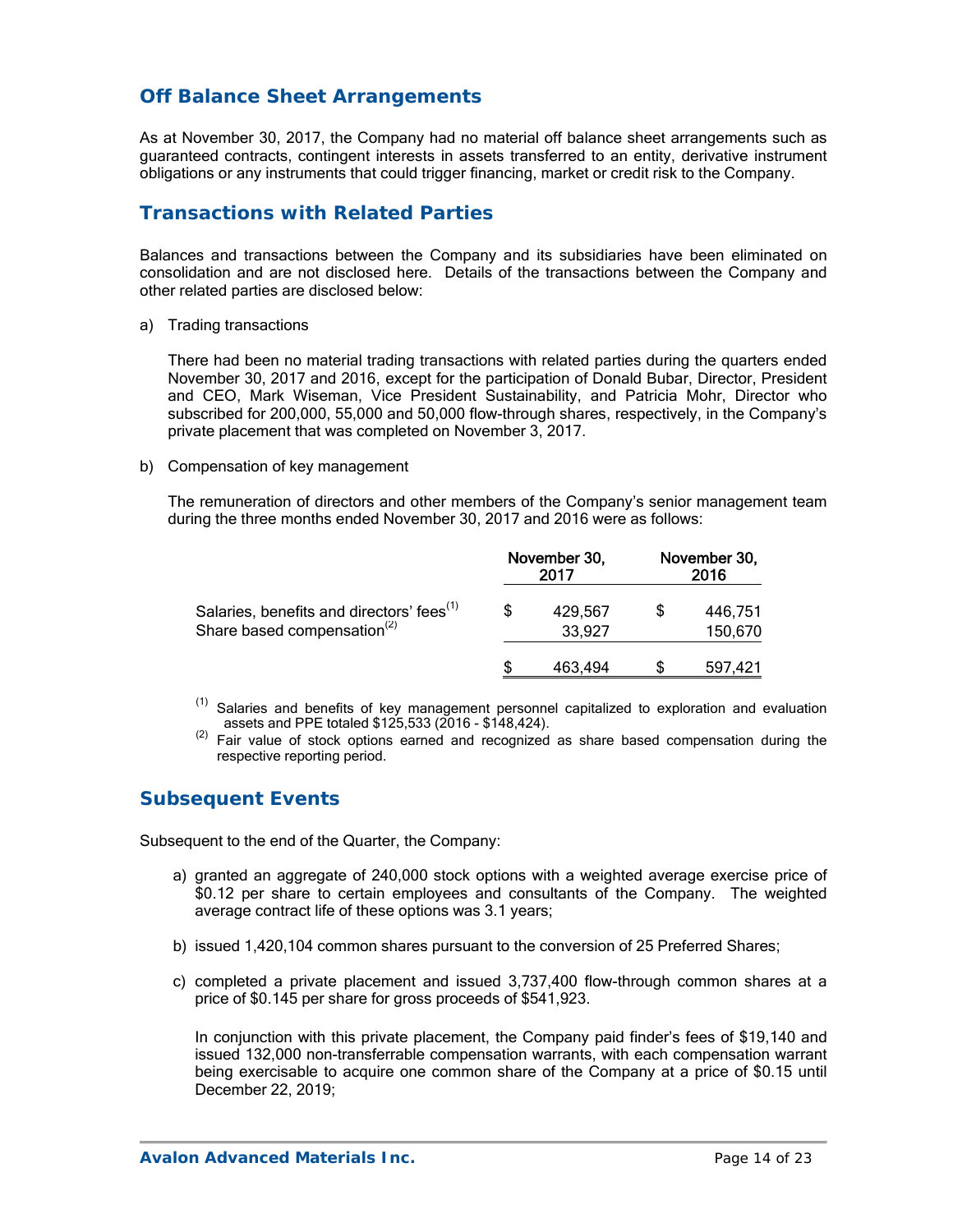- d) had 40,000 stock options with a weighted average exercise price of \$1.39 per share expired;
- e) had 3,000,000 warrants with an exercise price of \$0.175 per share expired; and
- f) entered into a preferred share purchase agreement (the "Agreement") with an entity managed by the Lind Partners ("Lind") to issue 300 Series B1 Preferred Shares (the "B1 Preferred Shares") at a price of \$5,000 per share for gross proceeds of \$1,500,000.

The B1 Preferred Shares do not carry a dividend and have a redemption value that starts at \$5,000 per share and increases by \$250 per share each quarter over a 24 months period, to a cap of \$6,750 per share. After the four month Hold Period (defined below), the B1 Preferred Shares can be converted by Lind into common shares of the Company at a price per common share equal to 85% of the five-day volume weighted average price of the common shares on the TSX immediately prior to the date that notice of conversion is given.

In conjunction with the closing, Lind will receive a commitment fee of \$75,000 and 6,250,000 common share purchase warrants. Each warrant entitles the holder to purchase one common share of the Company at a price of \$0.15 per common share until 60 months after closing.

Pursuant to Canadian securities laws, the securities issuable under this private placement will be subject to a hold period (the "Hold Period"), which expires four months and one day after closing. After the Hold Period, Lind has the basic right to convert 25 B1 Preferred Shares into common shares of the Company on a monthly basis, subject to certain conversion limits set out in the Agreement, however Lind is permitted to convert up to 100 B1 Preferred Shares on a monthly basis in the event such amount does not exceed 20% of the Company's 20-day traded volume of common shares on the TSX immediately prior to the date of delivery of a conversion notice.

Lind will also be entitled to accelerate its conversion right to the full amount of the redemption value applicable at such time, or demand repayment of the applicable redemption value per share in cash, upon the occurrence of certain events as set out in the Agreement. The Company has the right to redeem the B1 Preferred Shares at any time after the Hold Period at a small premium to the redemption value. The Company has floor price protection such that if any conversion results in an effective conversion price of less than \$0.10 per common share, then the Company has the right to deny the conversion and instead redeem the B1 Preferred Shares that were subject to that conversion for the redemption amount in cash plus a 5% premium.

At any time while any B1 Preferred Shares are outstanding, Lind has the option of subscribing for up to an additional 100 Series B2 Preferred Shares at a price of \$5,000 per share and under the same terms and conditions as the initial financing, subject to certain triggering events and subject to the prior approval of the TSX.

### **Financial Instruments**

The Company's financial instruments consist of cash and cash equivalents, receivables, accounts payable and accrued liabilities, warrants denominated in foreign currency, convertible redeemable preferred shares and the A1 Warrants.

Management does not believe these financial instruments expose the Company to any significant interest, currency or credit risks arising from these financial instruments. The fair market values of cash and cash equivalents, receivables, and accounts payable and accrued liabilities approximate their carrying values.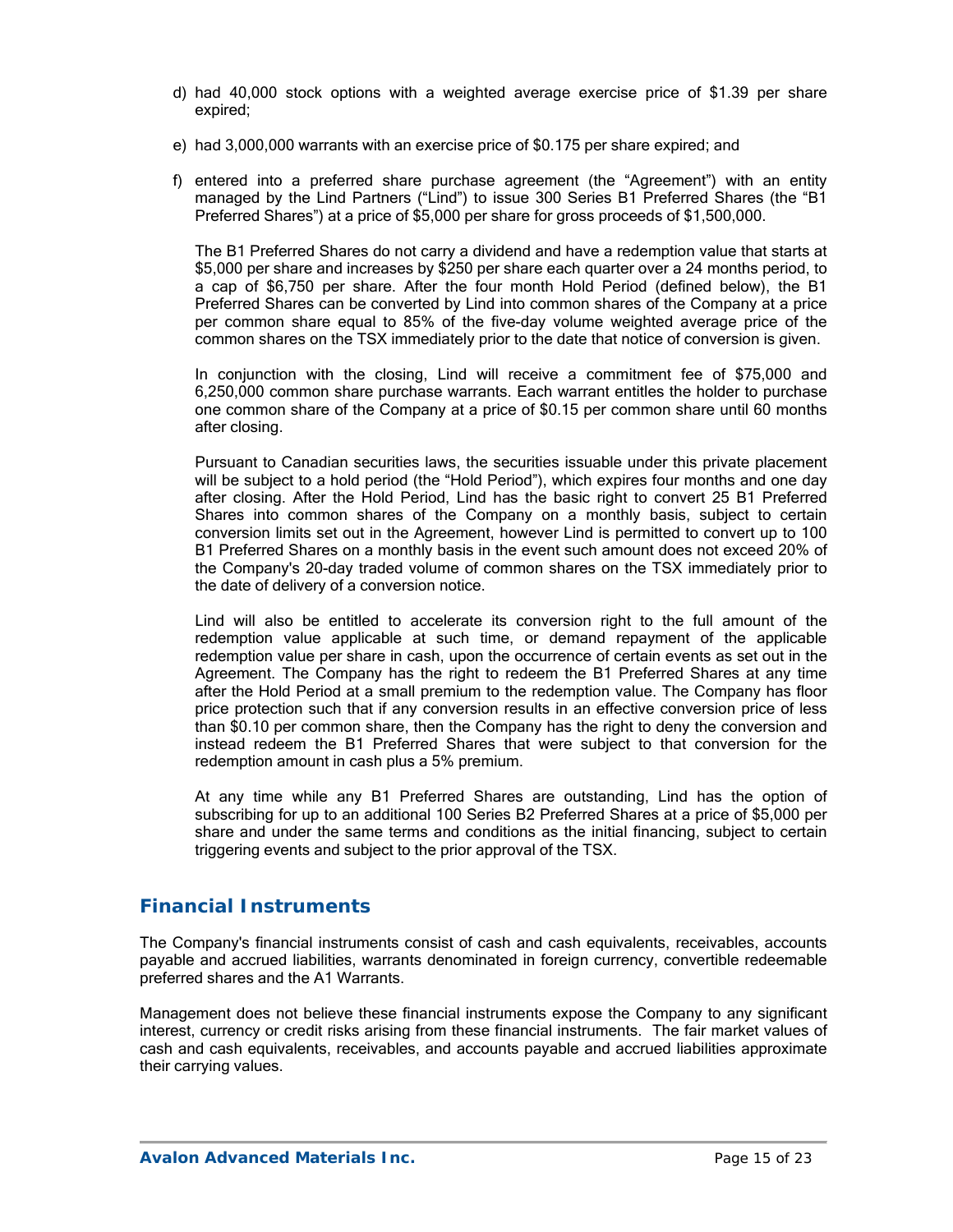The Company has 6,466,513 warrants outstanding as at November 30, 2017, with an original exercise price of US\$0.56 per share ("US\$ Warrants"). These warrants are subject to certain antidilution provisions, which may reduce the exercise price, with a floor of US\$0.5095 per share. The adjusted exercise price as calculated by the anti-dilution provisions as at August 31, 2017 and as at the date of this MDA is US\$0.5223. These warrants are exercisable until June 13, 2021. These warrants were recorded at fair value at the time of issuance, and are re-measured at fair value using the Black-Scholes pricing model at each financial statement reporting date, with the resulting change in fair value being recorded in the statement of comprehensive loss.

As the Company has the Call Option to redeem all of the outstanding A1 Preferred Shares at any time at a 5% premium to the redemption value, the total fair value of the 405 A1 Preferred Shares as at November 30, 2017 is \$2,338,875. The number of common shares to be issued would be 21,838,235 if all of the outstanding A1 Preferred Shares had been converted into common shares based on the closing price of the Company's common shares on the TSX of \$0.12 on November 30, 2017.

Interest income from cash and cash equivalents are recorded in the statement of comprehensive loss.

# **Outstanding Share Data**

#### *a) Common and Preferred Shares*

The Company is presently authorized to issue an unlimited number of common shares without par value. The Company is also authorized to issue up to 25,000,000 preferred shares without par value.

As at November 30, 2017, the Company had 208,494,080 common shares and 405 preferred shares issued and outstanding. Subsequent to the end of the Quarter, and as described earlier under "Subsequent Events", 3,737,400 common shares were issued pursuant to a private placement and 1,420,104 common shares were issued pursuant to the conversion of 25 Preferred Shares. As at the date of this MDA, the Company has 213,651,584 common shares and 380 Series A1 Preferred Shares outstanding.

#### *b) Options*

As at November 30, 2017, the Company had an aggregate of 10,260,000 incentive stock options outstanding with a weighted average exercise price of \$0.35 (of which 7,257,500 were vested and 3,002,500 were unvested). Subsequent to the end of the Quarter, 240,000 options were granted and 40,000 options had expired (as described earlier under "Subsequent Events"). As at the date of this MDA, the Company has 10,460,000 incentive stock options with a weighted average exercise price of \$0.34 outstanding.

#### *c) Warrants*

As at November 30, 2017 the Company has the following common share purchase warrants outstanding:

- i. 6,466,513 US\$ Warrants, with an original exercise price of US\$0.56 per share and are exercisable until June 13, 2021. These warrants are also subject to certain anti-dilution provisions, which may reduce the exercise price, with a floor of US\$0.5095 per share. The adjusted exercise price as calculated by the anti-dilution provisions as at November 30, 2017 and as at the date of this MDA is US\$0.5223;
- ii. 3,000,000 warrants with an exercise price of \$0.175 per share and exercisable until December 24, 2017;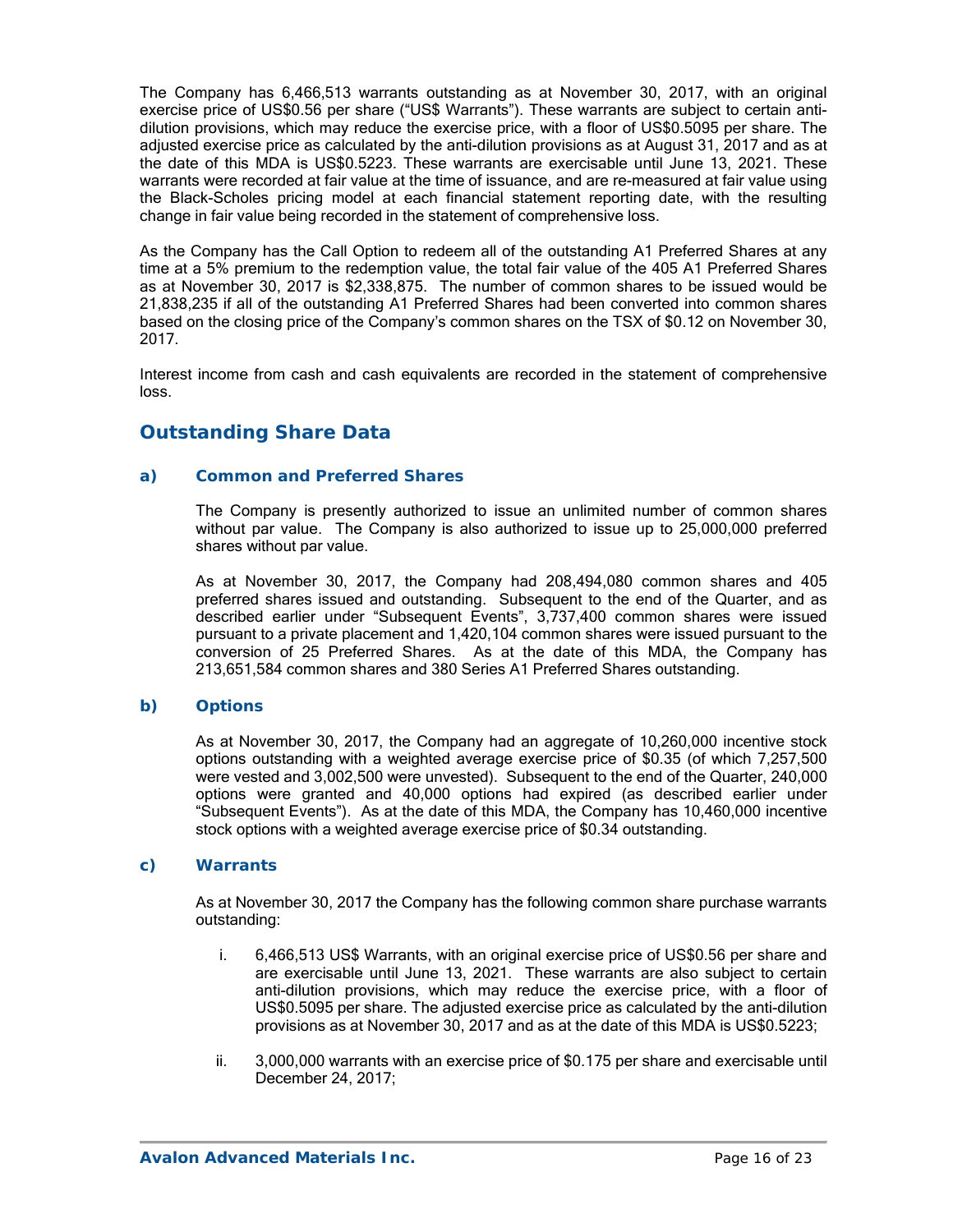- iii. 40,000 warrants, issued pursuant to the Accommodation Agreement, with an average exercise price of \$0.42 per share and will expire as follows: 10,000 warrants on July 31, 2018, 10,000 warrants on July 31, 2019, 10,000 warrants on July 31, 2020 and 10,000 warrants on August 2, 2021;
- iv. 4,450,000 warrants with an exercise price of \$0.15 per share and exercisable until the earlier of March 11, 2018, or the Accelerated Expiry Date;
- v. 1,500,000 warrants with an exercise price of \$0.20 per share and exercisable until March 29, 2018, or if at any time following September 29, 2016, the closing price of the common shares on the TSX is \$0.25 or higher for a period of twenty consecutive trading days, the Company may, by notice to the holder reduce the expiry date of the warrants to not less than 30 days from the date of such notice;
- vi. 1,000,000 warrants with an exercise price of \$0.175 per share and exercisable until March 29, 2018, or if at any time following September 29, 2016, the closing price of the common shares on the TSX is \$0.25 or higher for a period of twenty consecutive trading days, the Company may, by notice to the holder reduce the expiry date of the warrants to not less than 30 days from the date of such notice;
- vii. 2,400,000 warrants with an exercise price of \$0.16 per share and exercisable until November 3, 2019; and
- viii. 6,900,000 A1 Warrants with an exercise price of \$0.23 per common share which are exercisable until March 10, 2022.

The Company is also committed to issue 20,000 warrants to the NWTMN in two equal installments of 10,000 warrants upon the Nechalacho Project meeting certain milestones. These warrants will have a contractual term of five years and will have an exercise price based on the then current market price of the Company's common shares at the date of issue of the warrants.

#### *d) Brokers' Compensation Warrants*

As at November 30, 2017, the Company had the following compensation warrants outstanding:

- i. 300,000 compensation warrants with an exercise price of \$0.11 per common share, which are exercisable until the earlier of March 11, 2018 or the Accelerated Expiry Date:
- ii. 180,000 compensation warrants with an exercise price of \$0.175 per common share, which are exercisable until March 29, 2018;
- iii. 272,727 compensation warrants with an exercise price of \$0.25 per common share, which are exercisable until November 7, 2018;
- iv. 150,000 compensation warrants with an exercise price of \$0.15 per common share, which are exercisable until December 23, 2018;
- v. 204,000 compensation warrants with an exercise price of \$0.15 per common share, which are exercisable until June 12, 2019; and
- vi. 186,000 compensation warrants with an exercise price of \$0.145 per common share, which are exercisable until August 16, 2019; and
- vii. 288,000 compensation warrants with an exercise price of \$0.15 per common share, which are exercisable until November 3, 2019.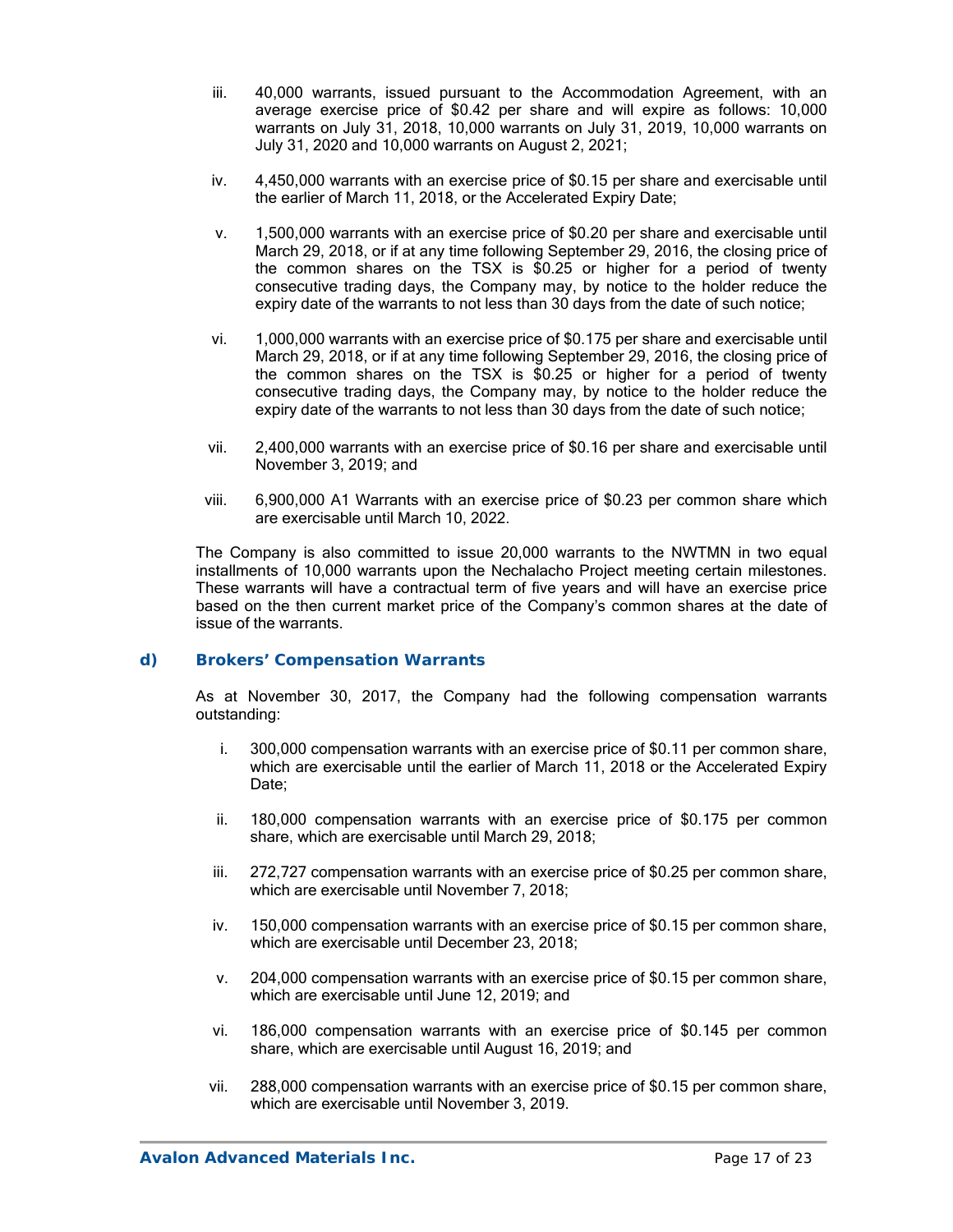Subsequent to the end of the Quarter, 132,000 compensation warrants with an exercise price of \$0.15 per common share which are exercisable until December 22, 2019 were issued as described earlier under "Subsequent Events".

### **Disclosure Controls and Procedures**

Disclosure controls and procedures are designed to provide reasonable assurance that material information is gathered and reported to senior management, including the Chief Executive Officer ("CEO") and Chief Financial Officer ("CFO"), as appropriate, to permit timely decisions regarding public disclosure.

Management, including the CEO and CFO, has designed or caused to be designed under their supervision, disclosure controls to provide reasonable assurance that the information required to be disclosed in annual filings, interim filings, or other reports filed or submitted under Canadian securities legislation, or reports filed or submitted under the U.S. Securities Exchange Act of 1934 is recorded, processed, summarized and reported within the time period specified in those rules.

# **Design of Internal Control over Financial Reporting**

The CEO and CFO are also responsible for the design of the Company's internal controls over financial reporting ("ICFR") to provide reasonable assurance regarding the reliability of financial reporting and the preparation of financial statements for external purposes in accordance with IFRS. Because of its inherent limitation, internal control over financial reporting may not prevent or detect misstatements.

There have been no changes to the Company's design of internal controls over financial reporting that occurred during the Quarter that materially affected, or are reasonably likely to affect, the Company's ICFR.

## **Critical Accounting Judgments and Estimation Uncertainties**

The preparation of the consolidated financial statements in conformity with IFRS requires that the Company's management make critical judgments, estimates and assumptions about future events that affect the amounts reported in the consolidated financial statements and the related notes thereto. Actual results may differ from those estimates. Estimates and assumptions are reviewed on an on-going basis based on historical experience and other factors that are considered to be relevant under the circumstances. Revisions to estimates are accounted for prospectively.

The Company has identified the following significant areas where critical accounting judgments, estimates and assumptions are made and where actual results may differ from these estimates under different assumptions and conditions and may materially affect financial results or the financial position reported in future periods.

Further details of the nature of these assumptions and conditions may be found in the relevant notes to the consolidated financial statements.

#### *Key Sources of Estimation Uncertainty*

Information about assumptions and estimation uncertainties that have a significant risk of resulting in a material adjustment are included in the following notes:

Recoverability of Exploration and Evaluation Assets, Development Assets and Property, Plant and **Equipment** 

The Company assesses its long-lived assets, specifically all exploration and evaluation assets, development assets and PPE at each reporting date to determine whether any indication of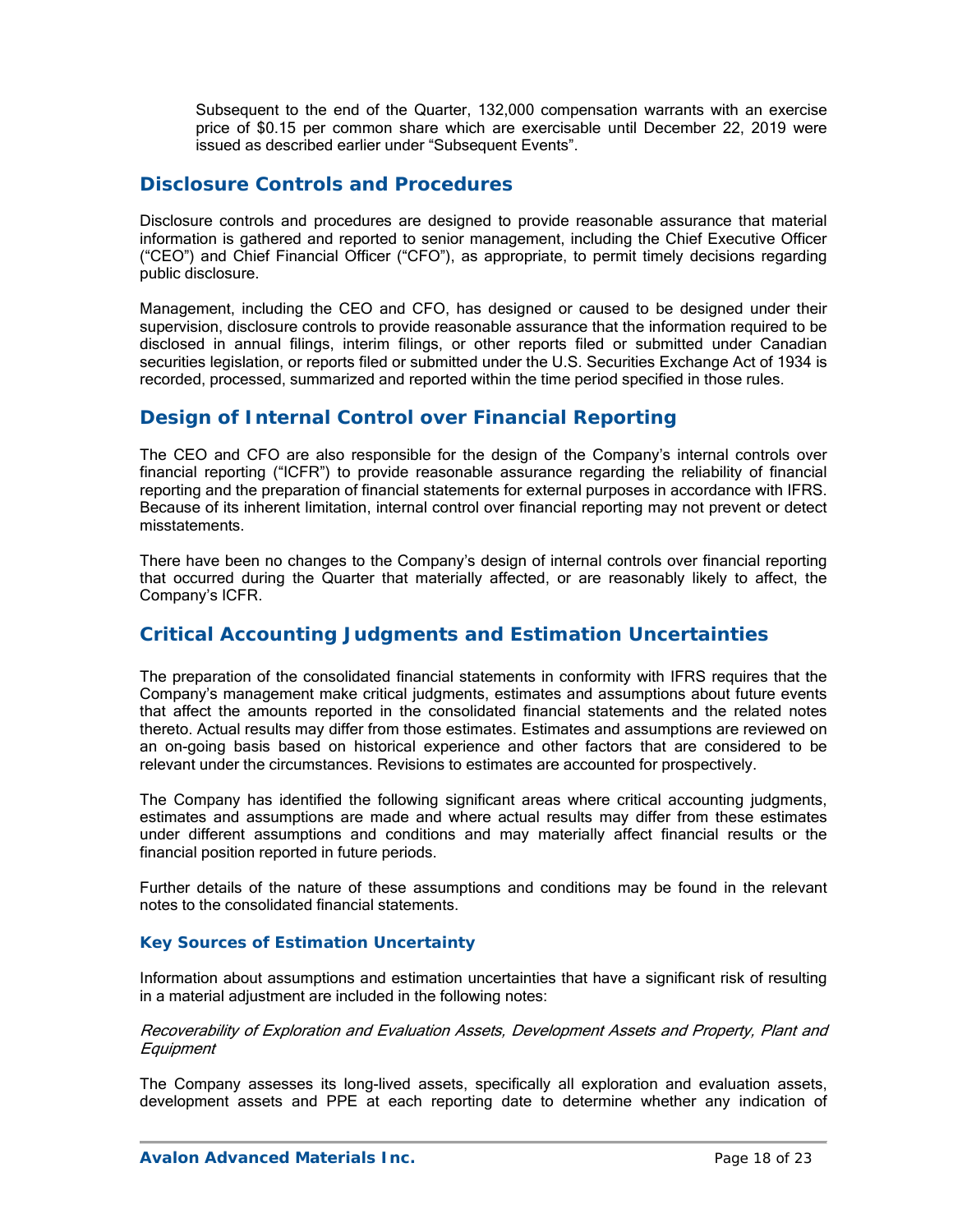impairment exists. Where an indicator of impairment exists, a formal estimate of the recoverable amount is made, which is the higher of the fair value less costs of disposal and value in use. These assessments require the use of estimates and assumptions such as long-term commodity prices, discount rates, foreign exchange rates, future capital requirements, exploration potential and operating performance.

#### Determination of Reserve and Resource Estimates

Mineral reserves and resources are estimates of the amount of ore that can be economically and legally extracted from the Company's exploration and development properties. The estimation of recoverable reserves is based upon factors such as estimates of commodity prices, production costs, production techniques, future capital requirements and foreign exchange rates, along with geological assumptions and judgments made in estimating the size and grade of the ore body. Changes in the reserve or resource estimates may impact the carrying value of exploration and evaluation assets, development assets, PPE, site closure and reclamation provision and amortization expense.

#### Fair Value of Share Based Payments and Warrants

The Company follows IFRS 2, Share-based Payment, in determining the fair value of share based payments. This calculated amount is not based on historical cost, but is derived based on assumptions (such as the expected volatility of the price of the underlying security, expected hold period before exercise, dividend yield and the risk-free rate of return) input into a pricing model. The model requires that management make forecasts as to future events, including estimates of: the average future hold period of issued stock options and compensation warrants before exercise, expiry or cancellation; future volatility of the Company's share price in the expected hold period; dividend yield; and the appropriate risk-free rate of interest. The resulting value calculated is not necessarily the value that the holder of the option or warrant could receive in an arm's length transaction, given that there is no market for the options or compensation warrants and they are not transferable. Similar calculations are made in estimating the fair value of the warrant component of an equity unit. The assumptions used in these calculations are inherently uncertain. Changes in these assumptions could materially affect the related fair value estimates.

#### Site Closure and Reclamation Provision

The Company's accounting policy for the recognition of a site closure and reclamation obligation requires significant estimates and assumptions such as: requirements of the relevant legal and regulatory framework, the magnitude of possible disturbance and the timing thereof, extent and costs of required closure and rehabilitation activity, and discount rate. These uncertainties may result in future actual expenditures differing from the amounts currently provided.

Site closure and reclamation provision recognized is periodically reviewed and updated based on the facts and circumstances available at the time.

#### Property, Plant and Equipment - Estimated Useful Lives

Management estimates the useful lives of PPE based on the period during which the assets are expected to be available for use. The amounts and timing of recorded expenses for depreciation of PPE for any period are affected by these estimated useful lives. The estimates are reviewed at least annually and are updated if expectations change as a result of physical wear and tear, technical or commercial obsolescence and legal or other limits to use. It is possible that changes in these factors may cause significant changes in the estimated useful lives of the Company's PPE in the future.

#### *Critical Judgments*

Information about critical judgments in applying accounting policies that have most significant effect on the consolidated financial statements are as follows: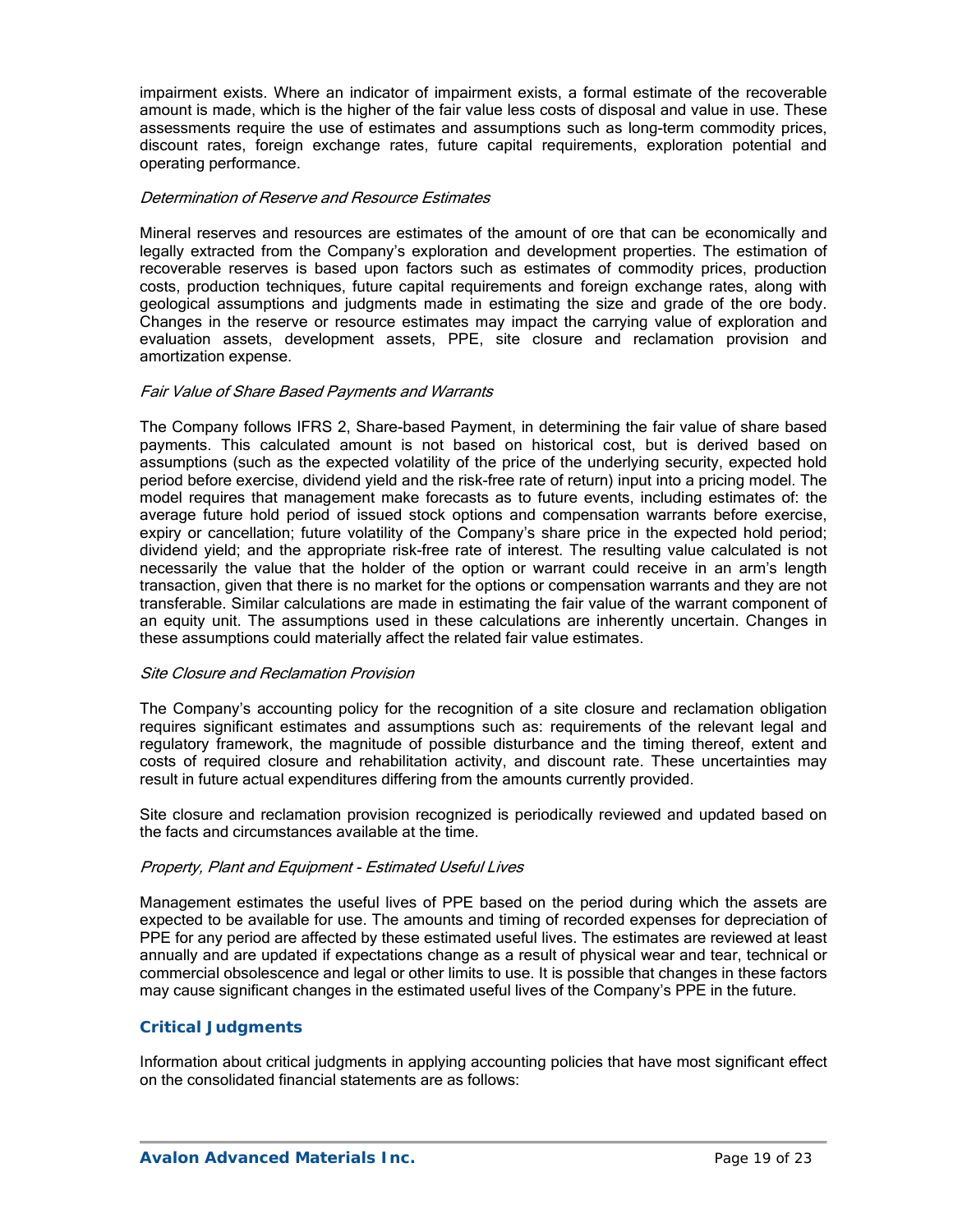#### Capitalization of Exploration and Evaluation Costs

Exploration and evaluation costs incurred during the year are recorded at cost. Capitalized costs include costs directly attributable to exploration and evaluation activities, including salaries and benefits of employees who are directly engaged in the exploration and evaluation activities. Administrative and other overhead costs are expensed. Exploration and evaluation costs incurred that have been determined to have future economic benefits and are can be economically recoverable are capitalized. In making this judgment, management assesses various sources of information including but not limited to the geologic and metallurgic information, history of conversion of mineral deposits to proven and probable mineral reserves, scoping and feasibility studies, proximity of operating facilities, operating management expertise and existing permits.

# **Changes in Accounting Policies Including Initial Adoption**

The Company did not adopt any new accounting standards during the Quarter.

## **Recent Accounting Pronouncements**

The following pronouncements are issued but not yet effective:

#### *IFRS 9, Financial Instruments*

IFRS 9, Financial instruments ("IFRS 9") was issued by the IASB in July 2014 and will replace IAS 39. IFRS 9 utilizes a single approach to determine whether a financial asset is measured at amortized cost or fair value and a new mixed measurement model for debt instruments having only two categories: amortized cost and fair value. The approach in IFRS 9 is based on how an entity manages its financial instruments in the context of its business model and the contractual cash flow characteristics of the financial assets. Final amendments released in July 2014 also introduce a new expected loss impairment model and limited changes to the classification and measurement requirements for financial assets. IFRS 9 is effective for annual periods beginning on or after January 1, 2018. The Company is currently evaluating the impact of this standard and amendments on its consolidated financial statements. However it is expected that the adoption of IFRS 9 will not have any significant impact on the Company's consolidated financial statements given its current business model and the amount of its financial assets.

#### *IFRS 15, Revenue from Contracts and Customers*

IFRS 15, Revenue from Contracts and Customers ("IFRS 15") was issued by the IASB in May 2014, and will replace IAS 18, Revenue, IAS 11, Construction Contracts, and related interpretations on revenue. IFRS 15 sets out the requirements for recognizing revenue that apply to all contracts with customers, except for contracts that are within the scope of the standards on leases, insurance contracts and financial instruments. IFRS 15 uses a control based approach to recognize revenue which is a change from the risk and reward approach under the current standard. Companies can elect to use either a full or modified retrospective approach when adopting this standard and it is effective for annual periods beginning on or after January 1, 2018. The Company is currently evaluating the impact of IFRS 15 on its consolidated financial statements. However it is expected that the adoption of IFRS 15 will not have any significant impact on the Company's consolidated financial statements as the Company is not currently generating any significant revenue.

#### *IFRS 16, Leases*

IFRS 16, Leases ("IFRS 16") was issued by the IASB in January 2016, and will replace IAS 17 Leases. IFRS 16 specifies the methodology to recognize, measure, present and disclose leases. The standard provides a single lessee accounting model, requiring lessees to recognize assets and liabilities for all leases except for short-term leases and leases with low value assets. IFRS 16 substantially carries forward the lessor accounting requirements in IAS 17. IFRS 16 is effective for annual periods beginning on or after January 1, 2019, with early adoption permitted if IFRS 15 has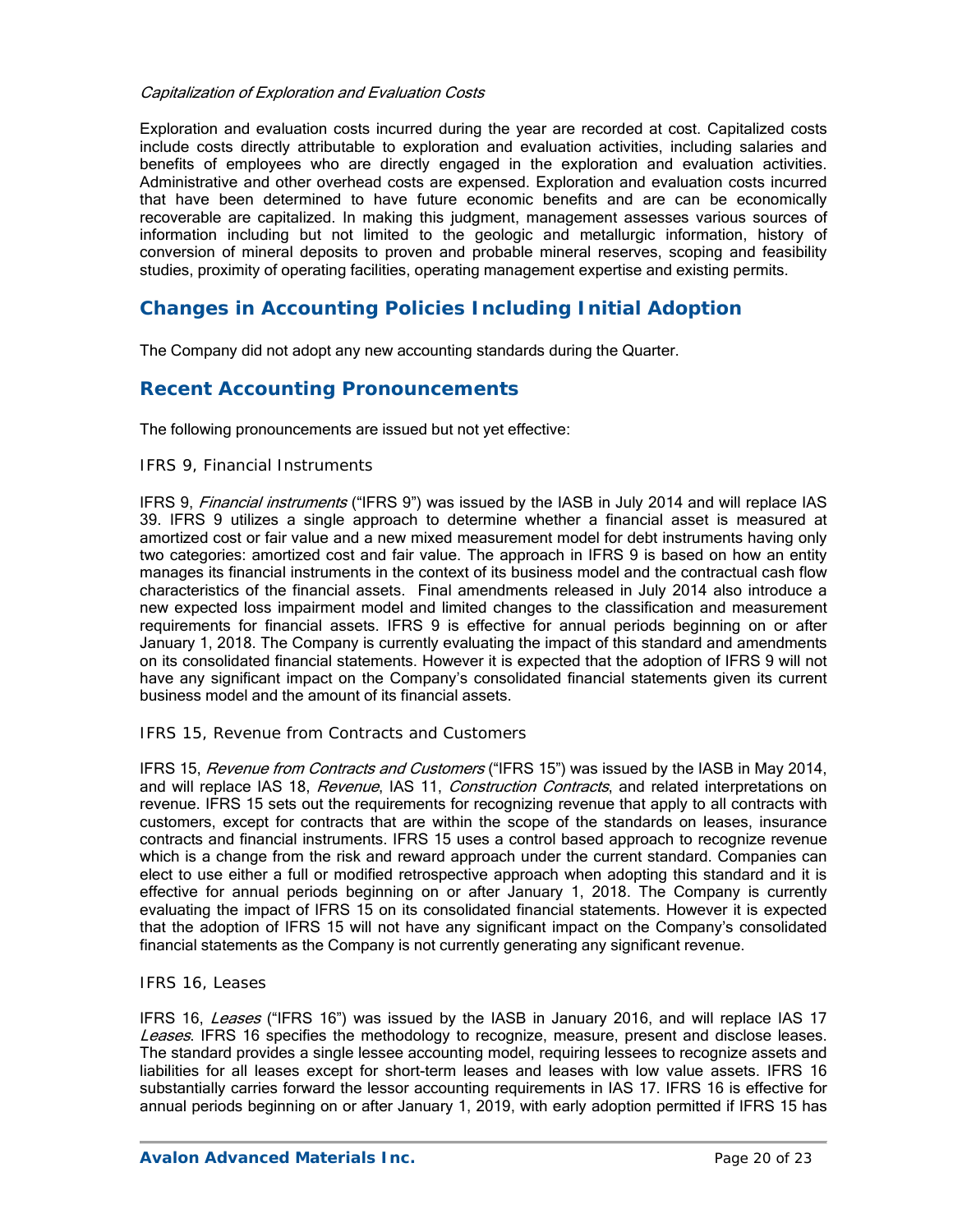also been adopted. A lessee will apply IFRS 16 to its leases either retrospectively to each prior reporting period presented; or retrospectively with the cumulative effect of initially applying IFRS 16 being recognized at the date of initial application. The Company is currently evaluating the impact of IFRS 16 on its consolidated financial statements.

# **Forward-Looking Statements, Risk Factors and Qualified Persons**

Certain of the statements that are not historical facts contained in this MDA are forward-looking statements that involve risks and uncertainties that could cause actual events or results to differ materially from estimated or anticipated events or results reflected in the forward-looking statements. Such forward-looking statements reflect the Company's current views with respect to future events and include, among other things, statements regarding targets, estimates and/or assumptions in respect of reserves and/or resources, and are based on estimates and/or assumptions related to future economic, market and other conditions that, while considered reasonable by management, are inherently subject to risks and uncertainties, including significant business, economic, competitive, political and social uncertainties and contingencies. These estimates and/or assumptions include, but are not limited to:

- grade of ore;
- mineral product and commodity prices;
- metallurgical recoveries;
- operating costs;
- achievement of current timetables for development;
- strength of the global economy;
- availability of additional capital; and
- availability of supplies, equipment and labour.

Factors that could cause the Company's actual results, performance, achievements, developments or events to differ materially from those expressed or implied by forward-looking statements include, among others, the factors described or referred to under "Description of the Business - Risk Factors" in the Company's Annual Information Form for the year ended August 31, 2017, and:

- risks related to the Company's history of losses, lack of operating history, ability to generate material revenues and continue as a going concern;
- risks related to establishing new mining operations in the event that the Company elects to proceed with the development of one of its mineral projects;
- risks related to the Company's need for additional financing;
- risks related to any joint venture or strategic alliances that may be entered into by the Company;
- risks related to the progression of the Separation Rapids Lithium Project to a positive feasibility stage;
- risks related to securing product off-take agreements on a timely basis;
- risks related to the unique ore type at the Nechalacho Rare Earth Elements Project ("Nechalacho" or the "Nechalacho Project") and the Separation Rapids Lithium Project for which known metallurgical processes have not previously been applied;
- uncertainty related to title to the Company's properties as well as the risk of delays in obtaining licenses and permits as a result of local opposition, including uncertainty related to any challenges in connection with Aboriginal land title claims and Aboriginal rights
- risks related to the possible existence of rights and interests of Aboriginal groups, which may limit the Company's ability to develop its properties;
- risks related to the need to acquire properties for the hydrometallurgical plant and potentially a rare earth refinery for the Nechalacho Project;
- risks that actual capital costs, production schedules and economic returns for the Nechalacho Project may differ significantly from those anticipated by the Company;
- risks related to the demand for rare metals and minerals and fluctuations in their pricing ;
- risks related to the demand for lithium and fluctuations in its pricing:
- risks related to competition and the actions of competitors;
- risks related to costs or delays in the commercialization of rare earth products;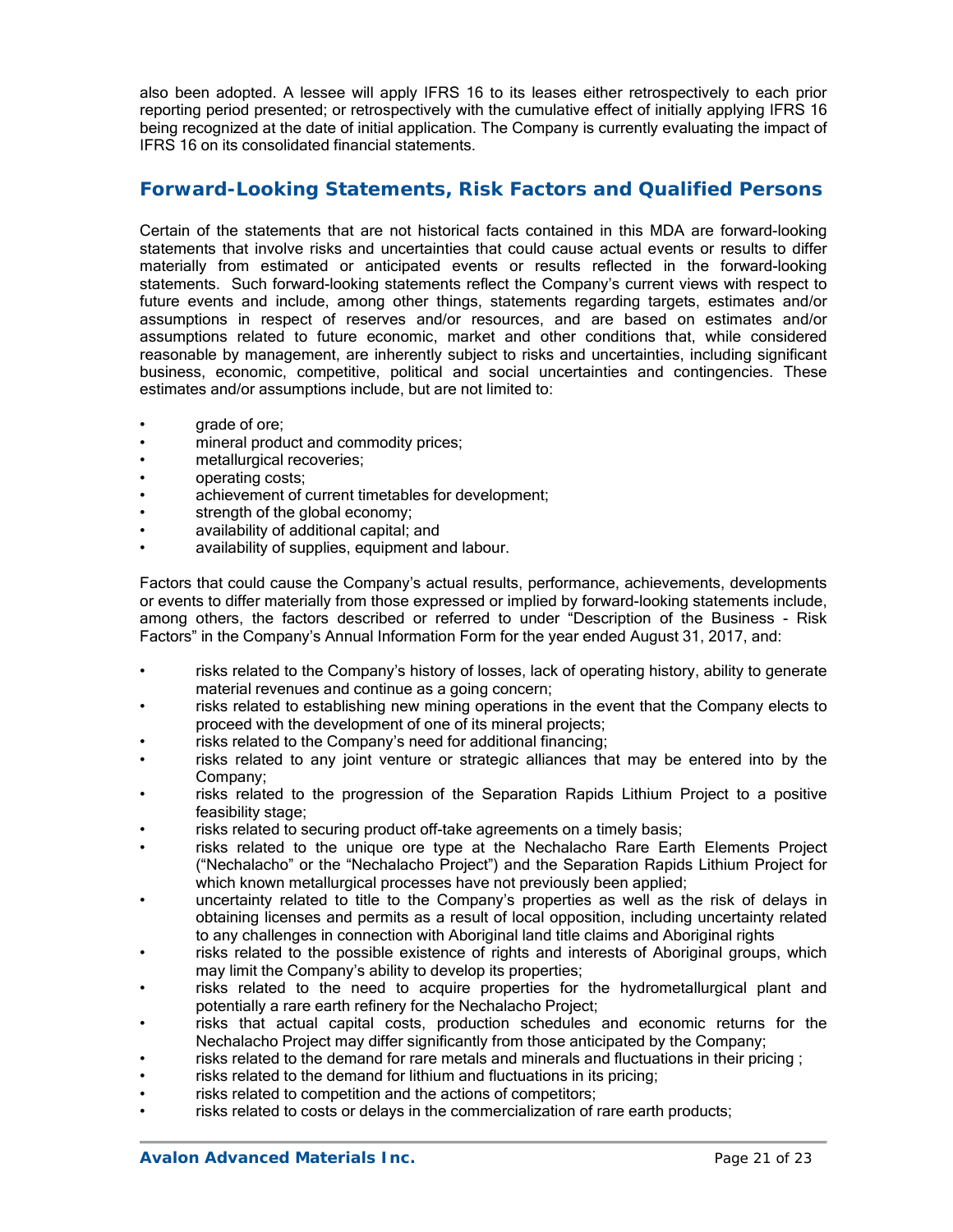- uncertainties related to the fact that the Company's mineral resources and mineral reserves are only estimates;
- risks related to the Company's ability to secure the required mineral tenure licenses at the East Kemptville Tin-Indium Project ("East Kemptville Project") which could adversely affect the Company's ability to conduct further studies and exploration activities;
- risks related to obtaining, maintaining and renewing licenses and permits, and the material costs, liabilities and obligations in connection therewith;
- risks that the Company will be subject to material costs, liabilities and obligations in connection with environmental laws, regulations and approvals and that approvals will not be available;
- uncertainties involving uninsured risks;
- risks related to possible shortages of supplies, equipment and labour;
- risks related to the Company's ability to attract and retain qualified management and technical personnel;
- uncertainty whether the Company will acquire commercially mineable ore deposits or whether the current mineral deposits identified by the Company can be developed as commercially viable ore bodies;
- risks inherent to the competitive nature of the mineral industry;
- risks related to the extensive federal, state, provincial, territorial and local laws and regulations to which the Company's activities are subject;
- risks related to the availability and reliability of adequate infrastructure;
- risks and hazards inherent to the mining industry;
- risks related to any changes in critical accounting estimates that adversely affect the Company's financial results;
- risks related to potential conflicts of interest of the Company's directors and officers who may have involvement with other resource companies;
- risks due to being a "passive foreign investment company" for U.S. purposes;
- risks related to fluctuations of currency exchange rates;
- risks related to share price volatility;
- risks related to dilution of existing shareholders;
- risks related to not paying cash dividends;
- risks related to being a non-US corporation; and
- risks related to there being no market for the Company's warrants.

Most of the foregoing factors are beyond the Company's ability to control or predict. Although the Company has attempted to identify important factors that could cause actual results, performance, achievements, developments or events to differ materially from those described in forward-looking statements, there may be other factors that cause actual results, performance, achievements, developments or events not to be as anticipated, estimated or intended. There can be no assurance that the estimates and/or assumptions upon which these forward-looking statements are based will occur.

Readers can identify many of these statements by looking for words such as "believe", "expects", "will", "intends", "projects", "anticipates", "estimates", "continues" or similar words or the negative thereof. There can be no assurance that the plans, intentions or expectations upon which these forward-looking statements are based will occur.

The forward-looking statements contained herein are made as of the date of this MDA and are expressly qualified in their entirety by this cautionary statement. Readers should not place undue reliance on the forward-looking statements, which reflect management's plans, estimates, projections and views only as of the date hereof. The Company undertakes no obligation to publicly revise these forward-looking statements to reflect subsequent events or circumstances, except as required by applicable law.

The technical information included in this MDA, unless otherwise stated, has been reviewed and approved by Donald S. Bubar, P. Geo., President and Chief Executive Officer of the Company and Dr. William Mercer, P. Geo., Vice-President, Exploration of the Company. Mr. Bubar and Dr. Mercer are both Qualified Persons under National Instrument 43-101 ("NI 43-101").